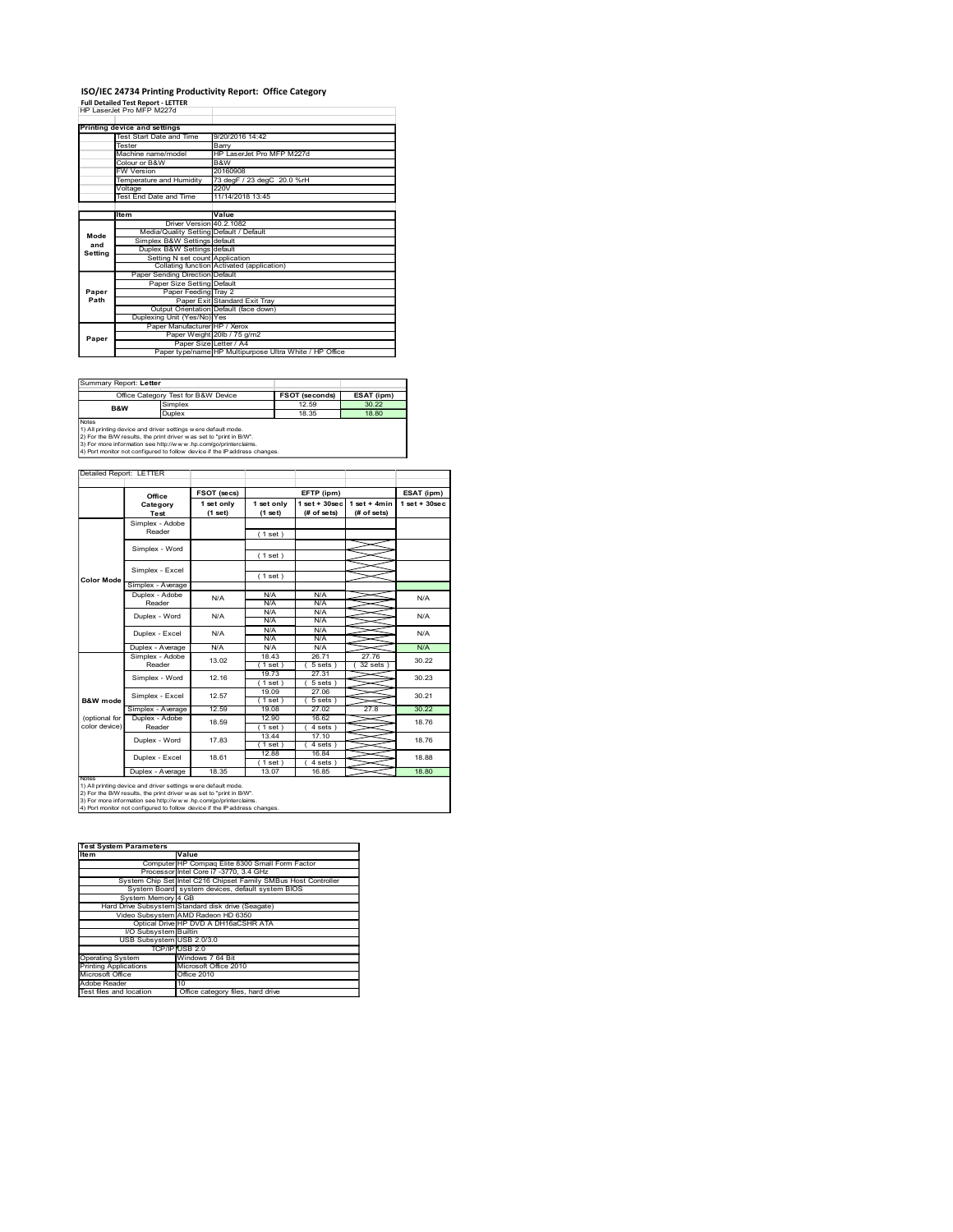# ISO/IEC 24734 Printing Productivity Report: Office Category Full Detailed Test Report - A4

|                     | ISO/IEC 24734 Printing Productivity Report: Office Category                                                                                                                                             |                                                                         |                            |                                                         |                                               |                    |
|---------------------|---------------------------------------------------------------------------------------------------------------------------------------------------------------------------------------------------------|-------------------------------------------------------------------------|----------------------------|---------------------------------------------------------|-----------------------------------------------|--------------------|
|                     | <b>Full Detailed Test Report - A4</b><br>HP LaserJet Pro MFP M227d                                                                                                                                      |                                                                         |                            |                                                         |                                               |                    |
|                     | Printing device and settings<br>Test Start Date and Time<br>Tester                                                                                                                                      | 9/20/2016 14:42<br>Barry                                                |                            |                                                         |                                               |                    |
|                     | Machine name/model<br>Colour or B&W                                                                                                                                                                     | B&W                                                                     | HP LaserJet Pro MFP M227d  |                                                         |                                               |                    |
|                     | FW Version<br>Temperature and Humidity                                                                                                                                                                  | 20160908                                                                | 73 degF / 23 degC 20.0 %rH |                                                         |                                               |                    |
|                     | Voltage<br>Test End Date and Time                                                                                                                                                                       | 220V<br>11/14/2018 13:45                                                |                            |                                                         |                                               |                    |
|                     | Item                                                                                                                                                                                                    | Value<br>Driver Version 40.2.1082                                       |                            |                                                         |                                               |                    |
| Mode<br>and         | Media/Quality Setting Default / Default<br>Simplex B&W Settings default<br>Duplex B&W Settings default                                                                                                  |                                                                         |                            |                                                         |                                               |                    |
| Setting             | Setting N set count Application                                                                                                                                                                         | Collating function Activated (application)                              |                            |                                                         |                                               |                    |
| Paper               | Paper Sending Direction Default<br>Paper Size Setting Default                                                                                                                                           | Paper Feeding Tray 2                                                    |                            |                                                         |                                               |                    |
| Path                |                                                                                                                                                                                                         | Paper Exit Standard Exit Tray<br>Output Orientation Default (face down) |                            |                                                         |                                               |                    |
|                     |                                                                                                                                                                                                         |                                                                         |                            |                                                         |                                               |                    |
|                     | Duplexing Unit (Yes/No) Yes<br>Paper Manufacturer   HP / Xerox                                                                                                                                          | Paper Weight 20lb / 75 g/m2                                             |                            |                                                         |                                               |                    |
| Paper               |                                                                                                                                                                                                         | Paper Size Letter / A4                                                  |                            | Paper type/name HP Multipurpose Ultra White / HP Office |                                               |                    |
|                     |                                                                                                                                                                                                         |                                                                         |                            |                                                         |                                               |                    |
| Summary Report: A4  | Office Category Test for B&W Device                                                                                                                                                                     |                                                                         |                            | <b>FSOT (seconds)</b>                                   | ESAT (ipm)                                    |                    |
| Notes               | Simplex<br>B&W<br>Duplex                                                                                                                                                                                |                                                                         |                            | 13.19<br>18.91                                          | 28.65<br>18.23                                |                    |
|                     | 1) All printing device and driver settings were default mode.<br>2) For the B/W results, the print driver was set to "print in B/W".<br>3) For more information see http://www.hp.com/go/printerclaims. |                                                                         |                            |                                                         |                                               |                    |
| Detailed Report: A4 | 4) Port monitor not configured to follow device if the IP address changes.                                                                                                                              |                                                                         |                            |                                                         |                                               |                    |
|                     | Office                                                                                                                                                                                                  | FSOT (secs)                                                             |                            | EFTP (ipm)                                              |                                               | ESAT (ipm)         |
|                     | Category<br>Test                                                                                                                                                                                        | 1 set only<br>(1 set)                                                   | 1 set only<br>$(1$ set)    | (# of sets)                                             | 1 set + 30 sec   1 set + 4 min<br>(# of sets) | $1$ set + $30$ sec |
|                     | Simplex - Adobe<br>Reader                                                                                                                                                                               |                                                                         | (1 set)                    |                                                         |                                               |                    |
| Colour              | Simplex - Word<br>Simplex - Excel                                                                                                                                                                       |                                                                         | (1 set)                    |                                                         |                                               |                    |

| Summary Report: A4 |                                                                     |                       |            |
|--------------------|---------------------------------------------------------------------|-----------------------|------------|
|                    | Office Category Test for B&W Device                                 | <b>FSOT (seconds)</b> | ESAT (ipm) |
| <b>B&amp;W</b>     | Simplex                                                             | 13 19                 | 28.65      |
|                    | Duplex                                                              | 18.91                 | 18.23      |
| <b>Notes</b>       |                                                                     |                       |            |
|                    | 1) All printing device and driver settings w ere default mode.      |                       |            |
|                    | 2) For the B/W results, the print driver was set to "print in B/W". |                       |            |
|                    | 3) For more information see http://www.bp.com/go/printerclaims      |                       |            |

| Mode<br>and<br>Setting<br>Paper<br>Path<br>Paper<br>Summary Report: A4<br>B&W<br>Notes<br>Detailed Report: A4 | ltem<br>Simplex B&W Settings default<br>Paper Sending Direction Default<br>Office Category Test for B&W Device<br>Simplex<br>Duplex<br>1) All printing device and driver settings w ere default mode.<br>2) For the B/W results, the print driver was set to "print in B/W".<br>3) For more information see http://www.hp.com/go/printerclaims.<br>4) Port monitor not configured to follow device if the IP address changes. | Value<br>Driver Version 40.2.1082<br>Media/Quality Setting Default / Default<br>Duplex B&W Settings default<br>Setting N set count Application<br>Collating function Activated (application)<br>Paper Size Setting Default<br>Paper Feeding Tray 2<br>Paper Exit Standard Exit Tray<br>Output Orientation Default (face down)<br>Paper Weight 20lb / 75 g/m2<br>Paper Size Letter / A4<br>Paper type/name HP Multipurpose Ultra White / HP Office |                       |                                |                                                              |                  |  |  |  |  |  |
|---------------------------------------------------------------------------------------------------------------|-------------------------------------------------------------------------------------------------------------------------------------------------------------------------------------------------------------------------------------------------------------------------------------------------------------------------------------------------------------------------------------------------------------------------------|---------------------------------------------------------------------------------------------------------------------------------------------------------------------------------------------------------------------------------------------------------------------------------------------------------------------------------------------------------------------------------------------------------------------------------------------------|-----------------------|--------------------------------|--------------------------------------------------------------|------------------|--|--|--|--|--|
|                                                                                                               |                                                                                                                                                                                                                                                                                                                                                                                                                               |                                                                                                                                                                                                                                                                                                                                                                                                                                                   |                       |                                |                                                              |                  |  |  |  |  |  |
|                                                                                                               |                                                                                                                                                                                                                                                                                                                                                                                                                               |                                                                                                                                                                                                                                                                                                                                                                                                                                                   |                       |                                |                                                              |                  |  |  |  |  |  |
|                                                                                                               |                                                                                                                                                                                                                                                                                                                                                                                                                               |                                                                                                                                                                                                                                                                                                                                                                                                                                                   |                       |                                |                                                              |                  |  |  |  |  |  |
|                                                                                                               |                                                                                                                                                                                                                                                                                                                                                                                                                               |                                                                                                                                                                                                                                                                                                                                                                                                                                                   |                       |                                |                                                              |                  |  |  |  |  |  |
|                                                                                                               |                                                                                                                                                                                                                                                                                                                                                                                                                               |                                                                                                                                                                                                                                                                                                                                                                                                                                                   |                       |                                |                                                              |                  |  |  |  |  |  |
|                                                                                                               |                                                                                                                                                                                                                                                                                                                                                                                                                               |                                                                                                                                                                                                                                                                                                                                                                                                                                                   |                       |                                |                                                              |                  |  |  |  |  |  |
|                                                                                                               |                                                                                                                                                                                                                                                                                                                                                                                                                               |                                                                                                                                                                                                                                                                                                                                                                                                                                                   |                       |                                |                                                              |                  |  |  |  |  |  |
|                                                                                                               |                                                                                                                                                                                                                                                                                                                                                                                                                               |                                                                                                                                                                                                                                                                                                                                                                                                                                                   |                       |                                | Duplexing Unit (Yes/No) Yes<br>Paper Manufacturer HP / Xerox |                  |  |  |  |  |  |
|                                                                                                               |                                                                                                                                                                                                                                                                                                                                                                                                                               |                                                                                                                                                                                                                                                                                                                                                                                                                                                   |                       |                                |                                                              |                  |  |  |  |  |  |
|                                                                                                               |                                                                                                                                                                                                                                                                                                                                                                                                                               |                                                                                                                                                                                                                                                                                                                                                                                                                                                   |                       |                                |                                                              |                  |  |  |  |  |  |
|                                                                                                               |                                                                                                                                                                                                                                                                                                                                                                                                                               |                                                                                                                                                                                                                                                                                                                                                                                                                                                   |                       |                                |                                                              |                  |  |  |  |  |  |
|                                                                                                               |                                                                                                                                                                                                                                                                                                                                                                                                                               |                                                                                                                                                                                                                                                                                                                                                                                                                                                   |                       |                                |                                                              |                  |  |  |  |  |  |
|                                                                                                               |                                                                                                                                                                                                                                                                                                                                                                                                                               |                                                                                                                                                                                                                                                                                                                                                                                                                                                   |                       |                                |                                                              |                  |  |  |  |  |  |
|                                                                                                               |                                                                                                                                                                                                                                                                                                                                                                                                                               |                                                                                                                                                                                                                                                                                                                                                                                                                                                   |                       | <b>FSOT (seconds)</b><br>13.19 | ESAT (ipm)<br>28.65                                          |                  |  |  |  |  |  |
|                                                                                                               |                                                                                                                                                                                                                                                                                                                                                                                                                               |                                                                                                                                                                                                                                                                                                                                                                                                                                                   |                       | 18.91                          | 18.23                                                        |                  |  |  |  |  |  |
|                                                                                                               |                                                                                                                                                                                                                                                                                                                                                                                                                               |                                                                                                                                                                                                                                                                                                                                                                                                                                                   |                       |                                |                                                              |                  |  |  |  |  |  |
|                                                                                                               |                                                                                                                                                                                                                                                                                                                                                                                                                               |                                                                                                                                                                                                                                                                                                                                                                                                                                                   |                       |                                |                                                              |                  |  |  |  |  |  |
|                                                                                                               |                                                                                                                                                                                                                                                                                                                                                                                                                               |                                                                                                                                                                                                                                                                                                                                                                                                                                                   |                       |                                |                                                              |                  |  |  |  |  |  |
|                                                                                                               |                                                                                                                                                                                                                                                                                                                                                                                                                               |                                                                                                                                                                                                                                                                                                                                                                                                                                                   |                       |                                |                                                              |                  |  |  |  |  |  |
|                                                                                                               | Office                                                                                                                                                                                                                                                                                                                                                                                                                        | FSOT (secs)                                                                                                                                                                                                                                                                                                                                                                                                                                       |                       | EFTP (ipm)                     |                                                              |                  |  |  |  |  |  |
|                                                                                                               | Category                                                                                                                                                                                                                                                                                                                                                                                                                      | 1 set only<br>(1 set)                                                                                                                                                                                                                                                                                                                                                                                                                             | 1 set only<br>(1 set) | (# of sets)                    | 1 set + 30 sec   1 set + 4 min<br>(# of sets)                | $1 set + 30 sec$ |  |  |  |  |  |
|                                                                                                               | Test<br>Simplex - Adobe                                                                                                                                                                                                                                                                                                                                                                                                       |                                                                                                                                                                                                                                                                                                                                                                                                                                                   |                       |                                |                                                              |                  |  |  |  |  |  |
|                                                                                                               | Reader                                                                                                                                                                                                                                                                                                                                                                                                                        |                                                                                                                                                                                                                                                                                                                                                                                                                                                   | (1 set)               |                                |                                                              |                  |  |  |  |  |  |
|                                                                                                               | Simplex - Word                                                                                                                                                                                                                                                                                                                                                                                                                |                                                                                                                                                                                                                                                                                                                                                                                                                                                   | (1 set)               |                                |                                                              |                  |  |  |  |  |  |
|                                                                                                               | Simplex - Excel                                                                                                                                                                                                                                                                                                                                                                                                               |                                                                                                                                                                                                                                                                                                                                                                                                                                                   |                       |                                |                                                              |                  |  |  |  |  |  |
| Colour<br>Mode                                                                                                | Simplex - Average                                                                                                                                                                                                                                                                                                                                                                                                             |                                                                                                                                                                                                                                                                                                                                                                                                                                                   | (1 set)               |                                |                                                              |                  |  |  |  |  |  |
|                                                                                                               | Duplex - Adobe                                                                                                                                                                                                                                                                                                                                                                                                                | N/A                                                                                                                                                                                                                                                                                                                                                                                                                                               | N/A                   | N/A                            |                                                              |                  |  |  |  |  |  |
|                                                                                                               | Reader                                                                                                                                                                                                                                                                                                                                                                                                                        |                                                                                                                                                                                                                                                                                                                                                                                                                                                   | <b>N/A</b><br>N/A     | N/A<br>N/A                     |                                                              |                  |  |  |  |  |  |
|                                                                                                               | Duplex - Word                                                                                                                                                                                                                                                                                                                                                                                                                 | N/A                                                                                                                                                                                                                                                                                                                                                                                                                                               | N/A                   | <b>N/A</b>                     |                                                              |                  |  |  |  |  |  |
|                                                                                                               | Duplex - Excel                                                                                                                                                                                                                                                                                                                                                                                                                | N/A                                                                                                                                                                                                                                                                                                                                                                                                                                               | N/A<br>N/A            | <b>N/A</b><br>N/A              |                                                              |                  |  |  |  |  |  |
|                                                                                                               | Duplex - Average<br>Simplex - Adobe                                                                                                                                                                                                                                                                                                                                                                                           | N/A                                                                                                                                                                                                                                                                                                                                                                                                                                               | N/A<br>17.69          | N/A<br>25.50                   | 23.14                                                        |                  |  |  |  |  |  |
|                                                                                                               | Reader                                                                                                                                                                                                                                                                                                                                                                                                                        | 13.56                                                                                                                                                                                                                                                                                                                                                                                                                                             | (1 set)               | 5 sets)                        | (30 sets)                                                    |                  |  |  |  |  |  |
|                                                                                                               | Simplex - Word                                                                                                                                                                                                                                                                                                                                                                                                                | 12.56                                                                                                                                                                                                                                                                                                                                                                                                                                             | 19.11<br>(1 set)      | 26.02<br>5 sets                |                                                              |                  |  |  |  |  |  |
| <b>B&amp;W</b> mode                                                                                           | Simplex - Excel                                                                                                                                                                                                                                                                                                                                                                                                               | 13.44                                                                                                                                                                                                                                                                                                                                                                                                                                             | 17.86<br>(1 set)      | 25.83<br>(5 sets)              |                                                              |                  |  |  |  |  |  |
|                                                                                                               | Simplex - Average                                                                                                                                                                                                                                                                                                                                                                                                             | 13.2                                                                                                                                                                                                                                                                                                                                                                                                                                              | 18.22                 | 25.78                          | 23.1                                                         |                  |  |  |  |  |  |
| (optional for<br>color device)                                                                                | Duplex - Adobe<br>Reader                                                                                                                                                                                                                                                                                                                                                                                                      | 19.01                                                                                                                                                                                                                                                                                                                                                                                                                                             | 12.60<br>(1 set)      | 16.36<br>(4 sets)              |                                                              |                  |  |  |  |  |  |
|                                                                                                               | Duplex - Word                                                                                                                                                                                                                                                                                                                                                                                                                 | 18.28                                                                                                                                                                                                                                                                                                                                                                                                                                             | 13.12<br>(1 set)      | 16.68<br>4 sets)               |                                                              |                  |  |  |  |  |  |
|                                                                                                               | Duplex - Excel                                                                                                                                                                                                                                                                                                                                                                                                                | 19.42                                                                                                                                                                                                                                                                                                                                                                                                                                             | 12.34                 | 16.40                          |                                                              |                  |  |  |  |  |  |
|                                                                                                               | Duplex - Average                                                                                                                                                                                                                                                                                                                                                                                                              | 18.9                                                                                                                                                                                                                                                                                                                                                                                                                                              | (1 set)<br>12.68      | 4 sets)<br>16.48               |                                                              |                  |  |  |  |  |  |
|                                                                                                               | 1) All printing device and driver settings w ere default mode.                                                                                                                                                                                                                                                                                                                                                                |                                                                                                                                                                                                                                                                                                                                                                                                                                                   |                       |                                |                                                              |                  |  |  |  |  |  |
|                                                                                                               | 2) For the B/W results, the print driver was set to "print in B/W".<br>3) For more information see http://www.hp.com/go/printerclaims.                                                                                                                                                                                                                                                                                        |                                                                                                                                                                                                                                                                                                                                                                                                                                                   |                       |                                |                                                              |                  |  |  |  |  |  |
|                                                                                                               | 4) Port monitor not configured to follow device if the IP address changes                                                                                                                                                                                                                                                                                                                                                     |                                                                                                                                                                                                                                                                                                                                                                                                                                                   |                       |                                |                                                              |                  |  |  |  |  |  |
|                                                                                                               |                                                                                                                                                                                                                                                                                                                                                                                                                               |                                                                                                                                                                                                                                                                                                                                                                                                                                                   |                       |                                |                                                              |                  |  |  |  |  |  |
| <b>Test System Parameters</b>                                                                                 |                                                                                                                                                                                                                                                                                                                                                                                                                               |                                                                                                                                                                                                                                                                                                                                                                                                                                                   |                       |                                |                                                              |                  |  |  |  |  |  |
| <b>Item</b>                                                                                                   |                                                                                                                                                                                                                                                                                                                                                                                                                               | Value                                                                                                                                                                                                                                                                                                                                                                                                                                             |                       |                                |                                                              |                  |  |  |  |  |  |
|                                                                                                               |                                                                                                                                                                                                                                                                                                                                                                                                                               | Computer HP Compaq Elite 8300 Small Form Factor<br>Processor Intel Core i7 -3770, 3.4 GHz                                                                                                                                                                                                                                                                                                                                                         |                       |                                |                                                              |                  |  |  |  |  |  |
|                                                                                                               | System Chip Set Intel C216 Chipset Family SMBus Host Controller<br>System Board system devices, default system BIOS                                                                                                                                                                                                                                                                                                           |                                                                                                                                                                                                                                                                                                                                                                                                                                                   |                       |                                |                                                              |                  |  |  |  |  |  |
|                                                                                                               | System Memory 4 GB                                                                                                                                                                                                                                                                                                                                                                                                            |                                                                                                                                                                                                                                                                                                                                                                                                                                                   |                       |                                |                                                              |                  |  |  |  |  |  |
|                                                                                                               | Hard Drive Subsystem Standard disk drive (Seagate)<br>Video Subsystem AMD Radeon HD 6350                                                                                                                                                                                                                                                                                                                                      |                                                                                                                                                                                                                                                                                                                                                                                                                                                   |                       |                                |                                                              |                  |  |  |  |  |  |
|                                                                                                               | I/O Subsystem Builtin                                                                                                                                                                                                                                                                                                                                                                                                         | Optical Drive HP DVD A DH16aCSHR ATA                                                                                                                                                                                                                                                                                                                                                                                                              |                       |                                |                                                              |                  |  |  |  |  |  |
|                                                                                                               | USB Subsystem USB 2.0/3.0                                                                                                                                                                                                                                                                                                                                                                                                     |                                                                                                                                                                                                                                                                                                                                                                                                                                                   |                       |                                |                                                              |                  |  |  |  |  |  |
| <b>Operating System</b>                                                                                       | TCP/IP USB 2.0                                                                                                                                                                                                                                                                                                                                                                                                                | Windows 7 64 Bit                                                                                                                                                                                                                                                                                                                                                                                                                                  |                       |                                |                                                              |                  |  |  |  |  |  |
| <b>Printing Applications</b><br>Microsoft Office                                                              |                                                                                                                                                                                                                                                                                                                                                                                                                               | Microsoft Office 2010<br>Office 2010                                                                                                                                                                                                                                                                                                                                                                                                              |                       |                                |                                                              |                  |  |  |  |  |  |
| Adobe Reader                                                                                                  | 10                                                                                                                                                                                                                                                                                                                                                                                                                            |                                                                                                                                                                                                                                                                                                                                                                                                                                                   |                       |                                |                                                              |                  |  |  |  |  |  |
| Test files and location                                                                                       |                                                                                                                                                                                                                                                                                                                                                                                                                               | Office category files, hard drive                                                                                                                                                                                                                                                                                                                                                                                                                 |                       |                                |                                                              |                  |  |  |  |  |  |

| <b>Test System Parameters</b> |                                                                 |
|-------------------------------|-----------------------------------------------------------------|
| Ite <sub>m</sub>              | Value                                                           |
|                               | Computer HP Compaq Elite 8300 Small Form Factor                 |
|                               | Processor Intel Core i7 -3770, 3.4 GHz                          |
|                               | System Chip Set Intel C216 Chipset Family SMBus Host Controller |
|                               | System Board system devices, default system BIOS                |
| System Memory 4 GB            |                                                                 |
|                               | Hard Drive Subsystem Standard disk drive (Seagate)              |
|                               | Video Subsystem AMD Radeon HD 6350                              |
|                               | Optical Drive HP DVD A DH16aCSHR ATA                            |
| VO Subsystem Builtin          |                                                                 |
| USB Subsystem USB 2.0/3.0     |                                                                 |
|                               | TCP/IPIUSB 2.0                                                  |
| <b>Operating System</b>       | Windows 7 64 Bit                                                |
| <b>Printing Applications</b>  | Microsoft Office 2010                                           |
| Microsoft Office              | Office 2010                                                     |
| Adobe Reader                  | 10                                                              |
| Test files and location       | Office category files, hard drive                               |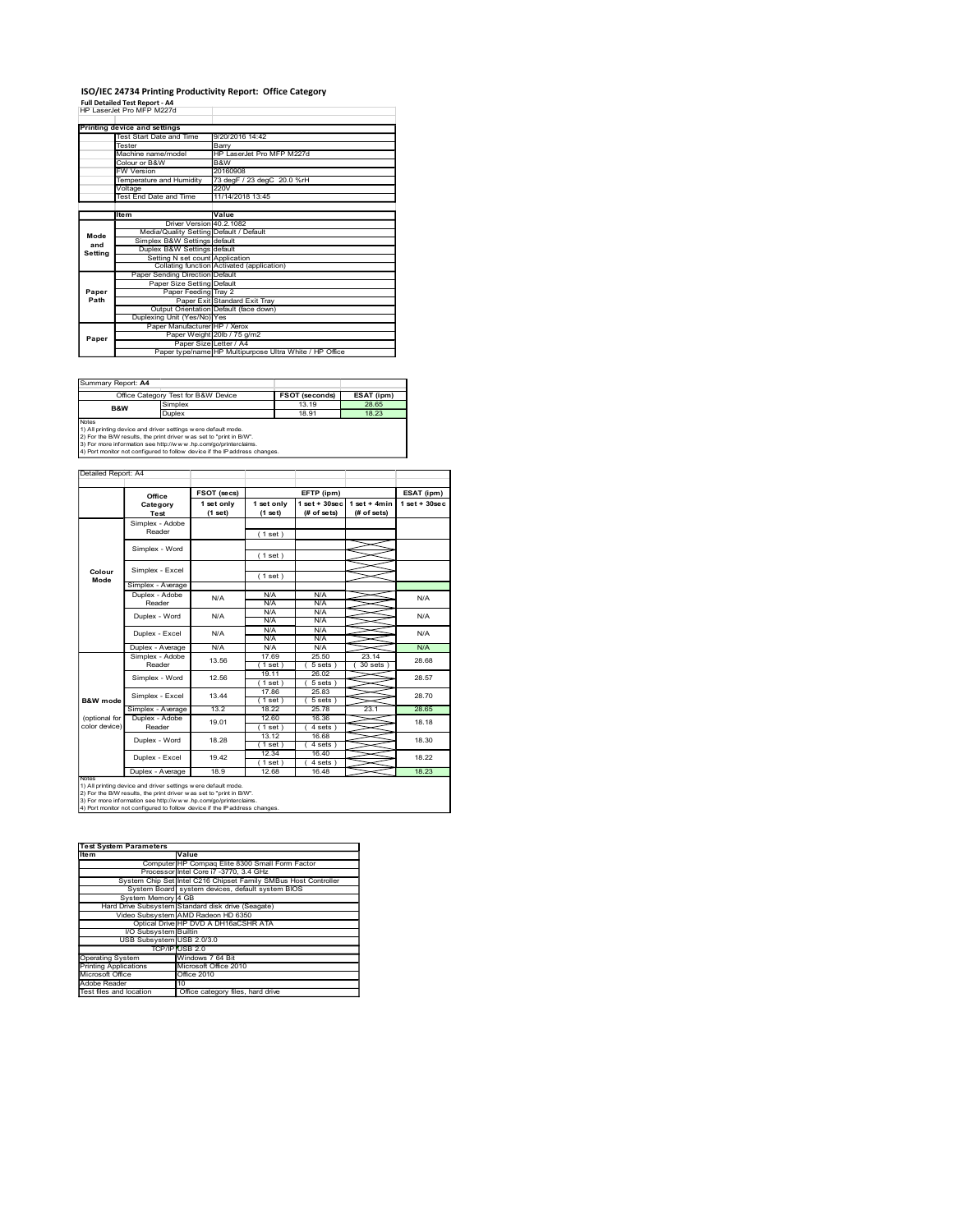## ISO/IEC 24734 Printing Productivity Report: Office Category Feature Performance Full Report - Office Feature Performance Test

|                |                                                                                                | ISO/IEC 24734 Printing Productivity Report: Office Category        |                               |                                                                          |
|----------------|------------------------------------------------------------------------------------------------|--------------------------------------------------------------------|-------------------------------|--------------------------------------------------------------------------|
|                | Feature Performance Full Report - Office Feature Performance Test<br>HP LaserJet Pro MFP M227d |                                                                    |                               |                                                                          |
|                |                                                                                                |                                                                    |                               |                                                                          |
|                |                                                                                                |                                                                    |                               |                                                                          |
|                | <b>Printing device and settings</b><br>Test Start Date and Time                                | 9/20/2016 14:42                                                    |                               |                                                                          |
|                | Tester                                                                                         | Barry                                                              |                               |                                                                          |
|                | Machine name/model                                                                             | HP LaserJet Pro MFP M227d                                          |                               |                                                                          |
|                | Colour or B&W                                                                                  | B&W                                                                |                               |                                                                          |
|                | <b>FW Version</b>                                                                              | 20160908                                                           |                               |                                                                          |
|                | Temperature and Humidity<br>Voltage<br><b>Test End Date and Time</b>                           | 73 degF / 23 degC 20.0 %rH<br>220V<br>11/14/2018 13:45             |                               |                                                                          |
|                |                                                                                                |                                                                    |                               |                                                                          |
|                | Item                                                                                           | Value                                                              |                               |                                                                          |
|                | Driver Version 40.2.1082                                                                       |                                                                    |                               |                                                                          |
| Mode           | Media/Quality Setting Default / Default<br>Simplex B&W Settings default                        |                                                                    |                               |                                                                          |
| and<br>Setting | Duplex B&W Settings default                                                                    |                                                                    |                               |                                                                          |
|                | Setting N set count Application                                                                |                                                                    |                               |                                                                          |
|                | Paper Sending Direction Default                                                                | Collating function Activated (application)                         |                               |                                                                          |
|                | Paper Size Setting Default                                                                     |                                                                    |                               |                                                                          |
| Paper          | Paper Feeding Tray 2                                                                           |                                                                    |                               |                                                                          |
| Path           |                                                                                                | Paper Exit Standard Exit Tray                                      |                               |                                                                          |
|                | Output Orientation Default (face down)<br>Duplexing Unit (Yes/No) Yes                          |                                                                    |                               |                                                                          |
|                | Paper Manufacturer HP / Xerox                                                                  | Paper Weight 20lb / 75 g/m2                                        |                               |                                                                          |
| Paper          |                                                                                                | Paper Size Letter / A4                                             |                               |                                                                          |
|                |                                                                                                | Paper type/name HP Multipurpose Ultra White / HP Office            |                               |                                                                          |
|                |                                                                                                |                                                                    |                               |                                                                          |
|                |                                                                                                | ISO Print Productivity Report: Feature Performance Test Summary    |                               |                                                                          |
|                |                                                                                                | <b>Printing Modes</b><br>(Feature Adobe Reader - Office test file) | FSOT (base)<br>FSOT (feature) | <b>Feature Performance Ratio</b><br><b>ESAT</b> (feature)<br>ESAT (base) |

|                                                         | Test Start Date and Time                                                                                                                      | 9/20/2016 14:42                   |                           |             |                |                                  |             |                       |
|---------------------------------------------------------|-----------------------------------------------------------------------------------------------------------------------------------------------|-----------------------------------|---------------------------|-------------|----------------|----------------------------------|-------------|-----------------------|
|                                                         | Tester                                                                                                                                        | Barry                             |                           |             |                |                                  |             |                       |
|                                                         | Machine name/model                                                                                                                            | HP LaserJet Pro MFP M227d         |                           |             |                |                                  |             |                       |
|                                                         | Colour or B&W                                                                                                                                 | B&W                               |                           |             |                |                                  |             |                       |
|                                                         | <b>FW Version</b>                                                                                                                             | 20160908                          |                           |             |                |                                  |             |                       |
|                                                         | Temperature and Humidity                                                                                                                      | 73 degF / 23 degC 20.0 %rH        |                           |             |                |                                  |             |                       |
|                                                         | Voltage                                                                                                                                       | 220V                              |                           |             |                |                                  |             |                       |
|                                                         | Test End Date and Time                                                                                                                        | 11/14/2018 13:45                  |                           |             |                |                                  |             |                       |
|                                                         |                                                                                                                                               |                                   |                           |             |                |                                  |             |                       |
|                                                         | Item                                                                                                                                          | Value                             |                           |             |                |                                  |             |                       |
|                                                         | Driver Version 40.2.1082<br>Media/Quality Setting Default / Default                                                                           |                                   |                           |             |                |                                  |             |                       |
| Mode                                                    | Simplex B&W Settings default                                                                                                                  |                                   |                           |             |                |                                  |             |                       |
| and                                                     | Duplex B&W Settings default                                                                                                                   |                                   |                           |             |                |                                  |             |                       |
| Setting                                                 | Setting N set count Application                                                                                                               |                                   |                           |             |                |                                  |             |                       |
|                                                         | Collating function Activated (application)                                                                                                    |                                   |                           |             |                |                                  |             |                       |
|                                                         | Paper Sending Direction Default                                                                                                               |                                   |                           |             |                |                                  |             |                       |
|                                                         | Paper Size Setting Default                                                                                                                    |                                   |                           |             |                |                                  |             |                       |
| Paper                                                   | Paper Feeding Tray 2                                                                                                                          |                                   |                           |             |                |                                  |             |                       |
| Path                                                    |                                                                                                                                               | Paper Exit Standard Exit Tray     |                           |             |                |                                  |             |                       |
|                                                         | Output Orientation Default (face down)<br>Duplexing Unit (Yes/No) Yes                                                                         |                                   |                           |             |                |                                  |             |                       |
|                                                         | Paper Manufacturer HP / Xerox                                                                                                                 |                                   |                           |             |                |                                  |             |                       |
|                                                         | Paper Weight 20lb / 75 g/m2                                                                                                                   |                                   |                           |             |                |                                  |             |                       |
| Paper                                                   | Paper Size Letter / A4                                                                                                                        |                                   |                           |             |                |                                  |             |                       |
| Paper type/name HP Multipurpose Ultra White / HP Office |                                                                                                                                               |                                   |                           |             |                |                                  |             |                       |
|                                                         |                                                                                                                                               |                                   |                           |             |                |                                  |             |                       |
|                                                         |                                                                                                                                               |                                   |                           |             |                |                                  |             |                       |
|                                                         |                                                                                                                                               |                                   |                           |             |                |                                  |             |                       |
|                                                         |                                                                                                                                               |                                   |                           |             |                |                                  |             |                       |
|                                                         | ISO Print Productivity Report: Feature Performance Test Summary                                                                               |                                   |                           |             |                |                                  |             |                       |
|                                                         |                                                                                                                                               |                                   |                           |             |                | <b>Feature Performance Ratio</b> |             |                       |
|                                                         |                                                                                                                                               | <b>Printing Modes</b>             |                           |             |                |                                  |             |                       |
|                                                         | (Feature Adobe Reader - Office test file)                                                                                                     |                                   |                           |             | FSOT (base)    | <b>ESAT (feature)</b>            |             |                       |
|                                                         |                                                                                                                                               |                                   |                           |             | FSOT (feature) | ESAT (base)                      |             |                       |
|                                                         | A5, Landscape Feed, Simplex, Colour                                                                                                           |                                   |                           | Simplex     |                |                                  |             |                       |
|                                                         | A5, Portrait Feed, Simplex, Colour                                                                                                            |                                   |                           | Simplex     |                |                                  |             |                       |
|                                                         |                                                                                                                                               |                                   |                           |             |                |                                  |             |                       |
|                                                         | Legal, Simplex, Colour                                                                                                                        |                                   |                           | Simplex     |                |                                  |             |                       |
|                                                         | Legal, Duplex, Colour                                                                                                                         |                                   |                           | Duplex      |                |                                  |             |                       |
|                                                         | A4, 1200 dpi, Simplex, Colour                                                                                                                 |                                   |                           | Simplex     |                |                                  |             |                       |
|                                                         |                                                                                                                                               |                                   |                           | Simplex     |                |                                  |             |                       |
|                                                         |                                                                                                                                               | Letter, 1200 dpi, Simplex, Colour |                           |             |                |                                  |             |                       |
|                                                         |                                                                                                                                               |                                   |                           |             |                |                                  |             |                       |
|                                                         | A4, General Office, Simplex, Colour                                                                                                           |                                   |                           | Simplex     |                |                                  |             |                       |
|                                                         | Letter, General Office, Simplex, Colour                                                                                                       |                                   |                           | Simplex     |                |                                  |             |                       |
|                                                         |                                                                                                                                               |                                   |                           |             |                |                                  |             |                       |
|                                                         | A5, Landscape Feed, Simplex, B/W                                                                                                              |                                   |                           | Simplex     | 149%           | 173%                             |             |                       |
|                                                         | A5, Portrait Feed, Simplex, B/W                                                                                                               |                                   |                           | Simplex     | 29%            | 21%                              |             |                       |
|                                                         | Legal, Simplex, B/W                                                                                                                           |                                   |                           | Simplex     |                |                                  |             |                       |
|                                                         |                                                                                                                                               |                                   |                           |             |                |                                  |             |                       |
|                                                         | Legal, Duplex, B/W                                                                                                                            |                                   |                           | Duplex      |                |                                  |             |                       |
|                                                         | A4, 1200 dpi, Simplex, B/W                                                                                                                    |                                   |                           | Simplex     |                |                                  |             |                       |
|                                                         | Letter, 1200 dpi, Simplex, B/W                                                                                                                |                                   |                           | Simplex     |                |                                  |             |                       |
|                                                         |                                                                                                                                               |                                   |                           |             |                |                                  |             |                       |
|                                                         | A4, General Office, Simplex, B/W                                                                                                              |                                   |                           | Simplex     |                |                                  |             |                       |
|                                                         | Letter, General Office, Simplex, B/W                                                                                                          |                                   |                           | Simplex     |                |                                  |             |                       |
|                                                         |                                                                                                                                               |                                   |                           |             |                |                                  |             |                       |
| Notes                                                   | 1) All printing device and driver settings w ere default mode.                                                                                |                                   |                           |             |                |                                  |             |                       |
|                                                         | 2) Test conducted with 8-paper Office Feature Performance file.                                                                               |                                   |                           |             |                |                                  |             |                       |
|                                                         | 3) For more information see http://www.hp.com/go/printerclaims.<br>4) Port monitor not configured to follow device if the IP address changes. |                                   |                           |             |                |                                  |             |                       |
|                                                         |                                                                                                                                               |                                   |                           |             |                |                                  |             |                       |
|                                                         |                                                                                                                                               |                                   |                           |             |                |                                  |             |                       |
|                                                         | Feature Performance Full Report - Feature Printing Mode: 'Office' Feature Performance Test                                                    |                                   |                           |             |                |                                  |             |                       |
|                                                         |                                                                                                                                               |                                   |                           |             |                |                                  |             |                       |
|                                                         | <b>Printing Modes</b>                                                                                                                         |                                   | <b>Base Printing Mode</b> |             |                | <b>Feature Performance</b>       |             |                       |
|                                                         | Feature Adobe Reader - Office                                                                                                                 |                                   | <b>FSOT</b>               | <b>ESAT</b> | 1 set          | $1 set + 30 sec$                 | FSOT (base) |                       |
|                                                         | test file (8-page)                                                                                                                            |                                   | Base                      | <b>Base</b> | FSOT (secs)    |                                  | <b>FSOT</b> | ESAT (base)           |
|                                                         |                                                                                                                                               |                                   |                           |             |                | ESAT (ipm)                       | (feature)   |                       |
|                                                         | A5, Landscape Feed, Simplex, Colour                                                                                                           |                                   |                           |             |                |                                  |             | <b>ESAT</b> (feature) |

|                                                                                                                                                                                                                                                                                                                                                                                | A5, Landscape Feed, Simplex, Colour                                          |                  |                                                  | Simplex                                  |             |                                                |             |                            |
|--------------------------------------------------------------------------------------------------------------------------------------------------------------------------------------------------------------------------------------------------------------------------------------------------------------------------------------------------------------------------------|------------------------------------------------------------------------------|------------------|--------------------------------------------------|------------------------------------------|-------------|------------------------------------------------|-------------|----------------------------|
| A5, Portrait Feed, Simplex, Colour                                                                                                                                                                                                                                                                                                                                             |                                                                              | Simplex          |                                                  |                                          |             |                                                |             |                            |
|                                                                                                                                                                                                                                                                                                                                                                                | Legal, Simplex, Colour                                                       |                  |                                                  | Simplex                                  |             |                                                |             |                            |
|                                                                                                                                                                                                                                                                                                                                                                                | Legal, Duplex, Colour                                                        |                  |                                                  | Duplex                                   |             |                                                |             |                            |
|                                                                                                                                                                                                                                                                                                                                                                                | A4, 1200 dpi, Simplex, Colour                                                |                  |                                                  | Simplex                                  |             |                                                |             |                            |
|                                                                                                                                                                                                                                                                                                                                                                                | Letter, 1200 dpi, Simplex, Colour                                            |                  |                                                  | Simplex                                  |             |                                                |             |                            |
|                                                                                                                                                                                                                                                                                                                                                                                | A4, General Office, Simplex, Colour                                          |                  |                                                  | Simplex                                  |             |                                                |             |                            |
|                                                                                                                                                                                                                                                                                                                                                                                | Letter, General Office, Simplex, Colour                                      |                  |                                                  | Simplex                                  |             |                                                |             |                            |
|                                                                                                                                                                                                                                                                                                                                                                                | A5, Landscape Feed, Simplex, B/W                                             |                  |                                                  | Simplex                                  | 149%        | 173%                                           |             |                            |
|                                                                                                                                                                                                                                                                                                                                                                                | A5, Portrait Feed, Simplex, B/W                                              |                  |                                                  | Simplex                                  | 29%         | 21%                                            |             |                            |
|                                                                                                                                                                                                                                                                                                                                                                                | Legal, Simplex, B/W                                                          |                  |                                                  | Simplex                                  |             |                                                |             |                            |
|                                                                                                                                                                                                                                                                                                                                                                                | Legal, Duplex, B/W                                                           |                  |                                                  | Duplex                                   |             |                                                |             |                            |
|                                                                                                                                                                                                                                                                                                                                                                                | A4, 1200 dpi, Simplex, B/W                                                   |                  |                                                  | Simplex                                  |             |                                                |             |                            |
|                                                                                                                                                                                                                                                                                                                                                                                | Letter, 1200 dpi, Simplex, B/W                                               |                  |                                                  | Simplex                                  |             |                                                |             |                            |
|                                                                                                                                                                                                                                                                                                                                                                                | A4, General Office, Simplex, B/W                                             |                  |                                                  | Simplex                                  |             |                                                |             |                            |
|                                                                                                                                                                                                                                                                                                                                                                                | Letter, General Office, Simplex, B/W                                         |                  | Simplex                                          |                                          |             |                                                |             |                            |
| Notes                                                                                                                                                                                                                                                                                                                                                                          |                                                                              |                  |                                                  |                                          |             |                                                |             |                            |
| 1) All printing device and driver settings w ere default mode.<br>2) Test conducted with 8-paper Office Feature Performance file.<br>3) For more information see http://www.hp.com/go/printerclaims.<br>4) Port monitor not configured to follow device if the Paddress changes.<br>Feature Performance Full Report - Feature Printing Mode: 'Office' Feature Performance Test |                                                                              |                  |                                                  |                                          |             |                                                |             |                            |
|                                                                                                                                                                                                                                                                                                                                                                                |                                                                              |                  |                                                  |                                          |             |                                                |             |                            |
|                                                                                                                                                                                                                                                                                                                                                                                | <b>Printing Modes</b><br>Feature Adobe Reader - Office<br>test file (8-page) |                  | <b>FSOT</b>                                      | <b>Base Printing Mode</b><br><b>ESAT</b> | 1 set       | <b>Feature Performance</b><br>$1 set + 30 sec$ | <b>FSOT</b> | FSOT (base) ESAT (feature) |
|                                                                                                                                                                                                                                                                                                                                                                                |                                                                              |                  | <b>Base</b>                                      | <b>Base</b>                              | FSOT (secs) | ESAT (ipm)                                     | (feature)   | ESAT (base)                |
|                                                                                                                                                                                                                                                                                                                                                                                | A5, Landscape Feed, Simplex, Colour                                          |                  |                                                  |                                          |             |                                                |             |                            |
|                                                                                                                                                                                                                                                                                                                                                                                | A5, Portrait Feed, Simplex, Colour                                           |                  |                                                  |                                          |             |                                                |             |                            |
|                                                                                                                                                                                                                                                                                                                                                                                | Legal, Simplex, Colour                                                       |                  |                                                  |                                          |             |                                                |             |                            |
|                                                                                                                                                                                                                                                                                                                                                                                | Legal, Duplex, Colour                                                        |                  |                                                  |                                          |             |                                                |             |                            |
|                                                                                                                                                                                                                                                                                                                                                                                | A4, 1200 dpi, Simplex, Colour                                                |                  |                                                  |                                          |             |                                                |             |                            |
|                                                                                                                                                                                                                                                                                                                                                                                | Letter, 1200 dpi, Simplex, Colour                                            |                  |                                                  |                                          |             |                                                |             |                            |
|                                                                                                                                                                                                                                                                                                                                                                                | A4, General Office, Simplex, Colour                                          |                  |                                                  |                                          |             |                                                |             |                            |
|                                                                                                                                                                                                                                                                                                                                                                                | Letter, General Office, Simplex, Colour                                      |                  |                                                  |                                          |             |                                                |             |                            |
|                                                                                                                                                                                                                                                                                                                                                                                | A5, Landscape Feed, Simplex, B/W                                             |                  | 22.37                                            | 28.63                                    | 15.1        | 49.6                                           | 149%        | 173%                       |
|                                                                                                                                                                                                                                                                                                                                                                                | A5, Portrait Feed, Simplex, B/W                                              |                  | 22.37                                            | 28.63                                    | 79.67       | 6.1                                            | 29%         | 21%                        |
|                                                                                                                                                                                                                                                                                                                                                                                | Legal, Simplex, B/W                                                          |                  |                                                  |                                          |             |                                                |             |                            |
|                                                                                                                                                                                                                                                                                                                                                                                |                                                                              |                  |                                                  |                                          |             |                                                |             |                            |
|                                                                                                                                                                                                                                                                                                                                                                                | Legal, Duplex, B/W                                                           |                  |                                                  |                                          |             |                                                |             |                            |
|                                                                                                                                                                                                                                                                                                                                                                                | A4, 1200 dpi, Simplex, B/W                                                   |                  | 22.37                                            | 28.63                                    |             |                                                |             |                            |
|                                                                                                                                                                                                                                                                                                                                                                                | Letter, 1200 dpi, Simplex, B/W                                               |                  |                                                  |                                          |             |                                                |             |                            |
|                                                                                                                                                                                                                                                                                                                                                                                | A4, General Office, Simplex, B/W                                             |                  | 22.37                                            | 28.63                                    |             |                                                |             |                            |
|                                                                                                                                                                                                                                                                                                                                                                                |                                                                              |                  |                                                  |                                          |             |                                                |             |                            |
| Letter, General Office, Simplex, B/W<br>1) All printing device and driver settings w ere default mode.<br>2) Test conducted with 8-paper Office Feature Performance file<br>3) For more information see http://www.hp.com/go/printerclaims<br>4) Port monitor not configured to follow device if the IP address changes                                                        |                                                                              |                  |                                                  |                                          |             |                                                |             |                            |
|                                                                                                                                                                                                                                                                                                                                                                                | <b>Test System Parameters</b>                                                |                  |                                                  |                                          |             |                                                |             |                            |
|                                                                                                                                                                                                                                                                                                                                                                                | Item                                                                         | Value            |                                                  |                                          |             |                                                |             |                            |
|                                                                                                                                                                                                                                                                                                                                                                                |                                                                              |                  | Computer HP Compaq Elite 8300 Small Form Factor  |                                          |             |                                                |             |                            |
|                                                                                                                                                                                                                                                                                                                                                                                | System Chip Set Intel C216 Chipset Family SMBus Host Controller              |                  | Processor Intel Core i7 -3770, 3.4 GHz           |                                          |             |                                                |             |                            |
|                                                                                                                                                                                                                                                                                                                                                                                |                                                                              |                  | System Board system devices, default system BIOS |                                          |             |                                                |             |                            |
| Test                                                                                                                                                                                                                                                                                                                                                                           | System Memory 4 GB                                                           |                  |                                                  |                                          |             |                                                |             |                            |
| System                                                                                                                                                                                                                                                                                                                                                                         | Hard Drive Subsystem Standard disk drive (Seagate)                           |                  |                                                  |                                          |             |                                                |             |                            |
|                                                                                                                                                                                                                                                                                                                                                                                | Video Subsystem AMD Radeon HD 6350                                           |                  | Optical Drive HP DVD A DH16aCSHR ATA             |                                          |             |                                                |             |                            |
|                                                                                                                                                                                                                                                                                                                                                                                | I/O Subsystem Builtin                                                        |                  |                                                  |                                          |             |                                                |             |                            |
|                                                                                                                                                                                                                                                                                                                                                                                | USB Subsystem USB 2.0/3.0                                                    |                  |                                                  |                                          |             |                                                |             |                            |
| $\overline{U}$                                                                                                                                                                                                                                                                                                                                                                 |                                                                              | TCP/IP USB 2.0   |                                                  |                                          |             |                                                |             |                            |
|                                                                                                                                                                                                                                                                                                                                                                                | Operating System<br>rinting Applications                                     | Windows 7 64 Bit | Microsoft Office 2010                            |                                          |             |                                                |             |                            |
|                                                                                                                                                                                                                                                                                                                                                                                | Software Microsoft Office                                                    | Office 2010      |                                                  |                                          |             |                                                |             |                            |
|                                                                                                                                                                                                                                                                                                                                                                                | Adobe Reader                                                                 |                  |                                                  |                                          |             |                                                |             |                            |
|                                                                                                                                                                                                                                                                                                                                                                                | Test files and location                                                      |                  | Office category files, hard drive                |                                          |             |                                                |             |                            |
|                                                                                                                                                                                                                                                                                                                                                                                |                                                                              |                  |                                                  |                                          |             |                                                |             |                            |
|                                                                                                                                                                                                                                                                                                                                                                                |                                                                              |                  |                                                  |                                          |             |                                                |             |                            |
|                                                                                                                                                                                                                                                                                                                                                                                |                                                                              |                  |                                                  |                                          |             |                                                |             |                            |
|                                                                                                                                                                                                                                                                                                                                                                                |                                                                              |                  |                                                  |                                          |             |                                                |             |                            |
|                                                                                                                                                                                                                                                                                                                                                                                |                                                                              |                  |                                                  |                                          |             |                                                |             |                            |
|                                                                                                                                                                                                                                                                                                                                                                                |                                                                              |                  |                                                  |                                          |             |                                                |             |                            |
|                                                                                                                                                                                                                                                                                                                                                                                |                                                                              |                  |                                                  |                                          |             |                                                |             |                            |
|                                                                                                                                                                                                                                                                                                                                                                                |                                                                              |                  |                                                  |                                          |             |                                                |             |                            |
|                                                                                                                                                                                                                                                                                                                                                                                |                                                                              |                  |                                                  |                                          |             |                                                |             |                            |

|           | <b>Test System Parameters</b>    |                                                                 |  |  |  |  |  |  |  |
|-----------|----------------------------------|-----------------------------------------------------------------|--|--|--|--|--|--|--|
|           | Item                             | Value                                                           |  |  |  |  |  |  |  |
|           |                                  | Computer HP Compag Elite 8300 Small Form Factor                 |  |  |  |  |  |  |  |
|           |                                  | Processor Intel Core i7 -3770, 3.4 GHz                          |  |  |  |  |  |  |  |
|           |                                  | System Chip Set Intel C216 Chipset Family SMBus Host Controller |  |  |  |  |  |  |  |
|           |                                  | System Board system devices, default system BIOS                |  |  |  |  |  |  |  |
| Test      | System Memory 4 GB               |                                                                 |  |  |  |  |  |  |  |
| System    |                                  | Hard Drive Subsystem Standard disk drive (Seagate)              |  |  |  |  |  |  |  |
|           |                                  | Video Subsystem AMD Radeon HD 6350                              |  |  |  |  |  |  |  |
|           |                                  | Optical Drive HP DVD A DH16aCSHR ATA                            |  |  |  |  |  |  |  |
|           | I/O Subsystem Builtin            |                                                                 |  |  |  |  |  |  |  |
|           | USB Subsystem USB 2.0/3.0        |                                                                 |  |  |  |  |  |  |  |
| <b>VO</b> |                                  | TCP/IP/USB 2.0                                                  |  |  |  |  |  |  |  |
|           | <b>Operating System</b>          | Windows 7 64 Bit                                                |  |  |  |  |  |  |  |
|           | <b>Printing Applications</b>     | Microsoft Office 2010                                           |  |  |  |  |  |  |  |
|           | <b>Software Microsoft Office</b> | Office 2010                                                     |  |  |  |  |  |  |  |
|           | Adobe Reader                     | 10                                                              |  |  |  |  |  |  |  |
|           | Test files and location          | Office category files, hard drive                               |  |  |  |  |  |  |  |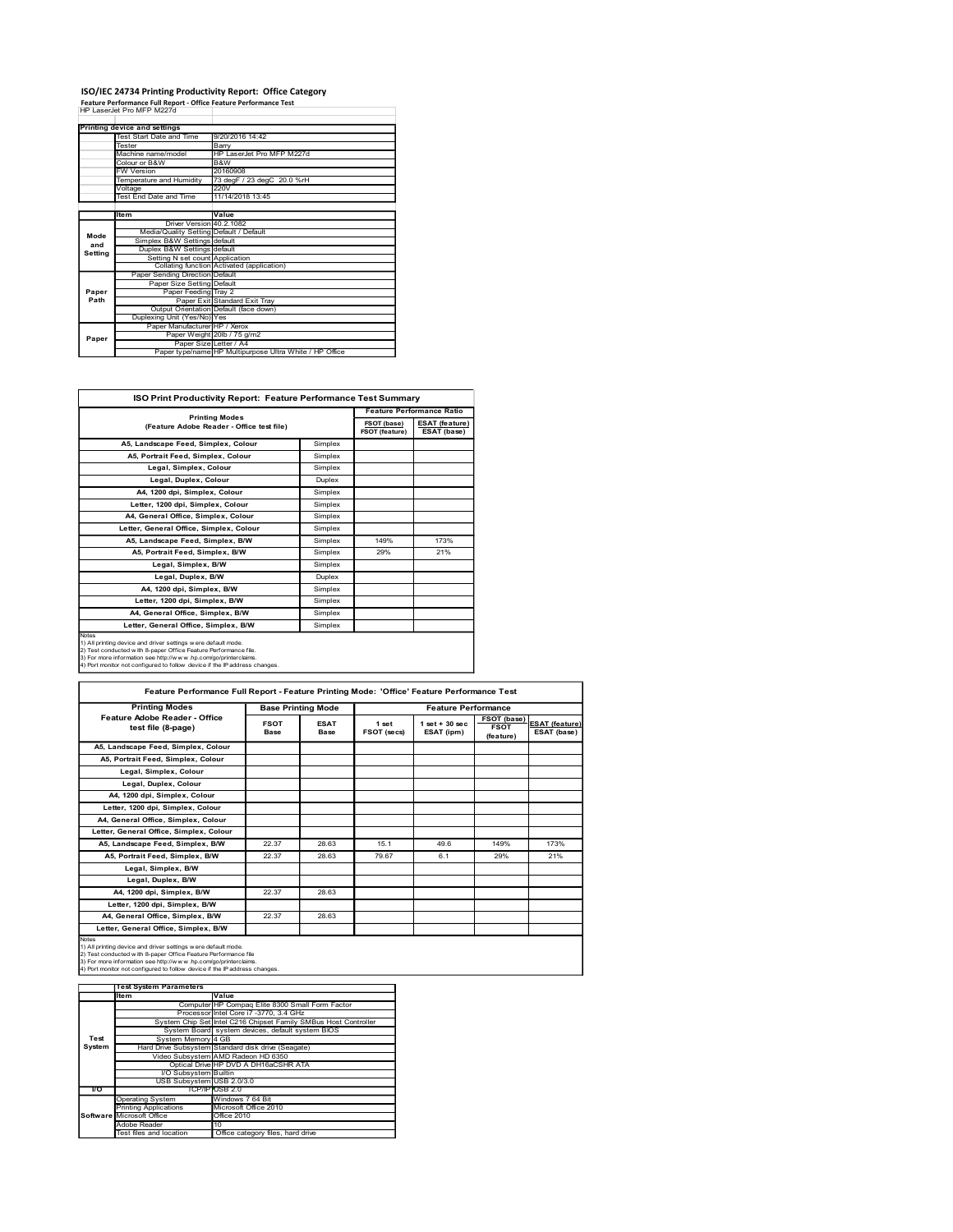### ISO/IEC 17629 First Print Out Time Report: Office Category Full Detailed Test Report - LETTER<br>HP LaserJet Pro MFP M227d

|                                                                                                                                                                                                                                                                                                                            |                                                                      |                                   |                                | ISO/IEC 17629 First Print Out Time Report: Office Category |                    |                 |                       |                   |  |
|----------------------------------------------------------------------------------------------------------------------------------------------------------------------------------------------------------------------------------------------------------------------------------------------------------------------------|----------------------------------------------------------------------|-----------------------------------|--------------------------------|------------------------------------------------------------|--------------------|-----------------|-----------------------|-------------------|--|
| <b>Full Detailed Test Report - LETTER</b><br>HP LaserJet Pro MFP M227d                                                                                                                                                                                                                                                     |                                                                      |                                   |                                |                                                            |                    |                 |                       |                   |  |
|                                                                                                                                                                                                                                                                                                                            | <b>Printing device and settings</b><br>Test Start Date and Time      |                                   |                                | 9/20/2016 14:42                                            |                    |                 |                       |                   |  |
|                                                                                                                                                                                                                                                                                                                            | Tester<br>Machine name/model                                         |                                   | Barry                          | HP LaserJet Pro MFP M227d                                  |                    |                 |                       |                   |  |
|                                                                                                                                                                                                                                                                                                                            | Colour or B&W<br><b>FW Version</b>                                   |                                   | B&W<br>20160908                |                                                            |                    |                 |                       |                   |  |
|                                                                                                                                                                                                                                                                                                                            | Configuration (options)<br>Controller                                |                                   | Default<br>12000               |                                                            |                    |                 |                       |                   |  |
|                                                                                                                                                                                                                                                                                                                            | Printing device page count<br>Printing supplies page count           |                                   | Not Specified<br>Not Specified |                                                            |                    |                 |                       |                   |  |
|                                                                                                                                                                                                                                                                                                                            | Temperature and Humidity<br>Voltage<br><b>Test End Date and Time</b> |                                   | 220V                           | 73 degF / 23 degC 20.0 %rH<br>11/14/2018 13:45             |                    |                 |                       |                   |  |
|                                                                                                                                                                                                                                                                                                                            | ltem                                                                 |                                   | Value                          |                                                            |                    |                 |                       |                   |  |
| Mode                                                                                                                                                                                                                                                                                                                       | PDL and driver version<br>Print Quality mode                         |                                   | 40.2.1082<br>default           |                                                            |                    |                 |                       |                   |  |
| and<br><b>Setting</b>                                                                                                                                                                                                                                                                                                      | <b>B&amp;W</b> settings<br>Paper feed orientation                    |                                   | default<br>Short Edge          |                                                            |                    |                 |                       |                   |  |
| Paper                                                                                                                                                                                                                                                                                                                      | Paper type setting<br>Paper feeding                                  |                                   | default                        | Standard cassette                                          |                    |                 |                       |                   |  |
| Paper Path Output orientation                                                                                                                                                                                                                                                                                              | aper exit?                                                           |                                   |                                | Standard exit tray<br>default (face up or face down)       |                    |                 |                       |                   |  |
|                                                                                                                                                                                                                                                                                                                            |                                                                      |                                   |                                |                                                            |                    |                 |                       |                   |  |
|                                                                                                                                                                                                                                                                                                                            |                                                                      |                                   |                                | ISO First Page Out Time Summary Report: Office Category    |                    |                 |                       |                   |  |
|                                                                                                                                                                                                                                                                                                                            |                                                                      |                                   |                                |                                                            |                    |                 |                       |                   |  |
|                                                                                                                                                                                                                                                                                                                            |                                                                      | FPOT from Ready (seconds)<br>6.34 |                                |                                                            |                    |                 |                       |                   |  |
| B&W                                                                                                                                                                                                                                                                                                                        |                                                                      | Simplex                           |                                |                                                            |                    |                 |                       |                   |  |
| Summary Report: Letter                                                                                                                                                                                                                                                                                                     |                                                                      | Duplex                            |                                |                                                            |                    |                 |                       |                   |  |
| 1) For the B/W results the print driver was set to "print in B/W                                                                                                                                                                                                                                                           |                                                                      |                                   |                                |                                                            |                    |                 |                       |                   |  |
|                                                                                                                                                                                                                                                                                                                            |                                                                      |                                   |                                |                                                            |                    |                 |                       |                   |  |
|                                                                                                                                                                                                                                                                                                                            |                                                                      |                                   |                                |                                                            |                    |                 |                       |                   |  |
|                                                                                                                                                                                                                                                                                                                            |                                                                      |                                   |                                | ISO First Page Out Time Report: Office Category            |                    |                 |                       |                   |  |
|                                                                                                                                                                                                                                                                                                                            |                                                                      |                                   |                                | Word<br>(seconds)                                          | Excel<br>(seconds) | Adobe<br>Reader | Average<br>(se conds) | <b>Delay Time</b> |  |
| Notes<br>1) All printing device and driver settings were default mode.<br>3) For more information see http://www.hp.com/go/printerclaims.<br>4) Port monitor not configured to follow device if the IP address changes.<br>5) Page counts w ere collected after completion of the tests.<br><b>Detailed Report: LETTER</b> |                                                                      | FPOT from Ready - Simplex         |                                |                                                            |                    | (seconds)       |                       |                   |  |

| Colour or B&W<br>B&W<br><b>FW Version</b><br>20160908<br>Configuration (options)<br>Default<br>Controller<br>12000<br>Printing device page count<br>Not Specified<br>Printing supplies page count<br>Not Specified<br>Temperature and Humidity<br>73 degF / 23 degC 20.0 %rH<br>Voltage<br>220V<br>Test End Date and Time<br>11/14/2018 13:45<br>ltem<br>Value<br>PDL and driver version<br>40.2.1082<br>Print Quality mode<br>default<br>and<br><b>B&amp;W</b> settings<br>default<br>aper feed orientation<br>Short Edge<br>Paper type setting<br>default<br>Paper feeding<br>Standard cassette<br>Standard exit tray<br>Paper exit<br>Paper Path Output orientation<br>default (face up or face down)<br>ISO First Page Out Time Summary Report: Office Category<br>Summary Report: Letter<br>FPOT from Ready (seconds)<br>6.34<br>Simplex<br>B&W<br>Duplex<br>1) All printing device and driver settings were default mode.<br>2) For the B/W results, the print driver was set to "print in B/W".<br>3) For more information see http://www.hp.com/go/printerclaims.<br>4) Port monitor not configured to follow device if the IP address changes.<br>5) Page counts w ere collected after completion of the tests.<br>ISO First Page Out Time Report: Office Category<br><b>Detailed Report: LETTER</b><br>Word<br>Excel<br>Adobe<br>Average<br><b>Delay Time</b><br>(seconds)<br>(seconds)<br>Reader<br>(seconds)<br>(seconds)<br>FPOT from Ready - Simplex<br>FPOT from Ready - Duplex<br>FPOT from Sleep - Simplex<br>N/A<br>Recovery Time<br>FPOT from Off - Simplex<br>Warm-up Time<br>FPOT from Ready - Simplex<br>6.24<br>6.77<br>6.34<br>21 Seconds<br>5.99<br>FPOT from Ready - Duplex<br>FPOT from Sleep - Simplex<br>7.74<br>61 Minutes<br>1.0<br>Recovery Time<br>FPOT from Off - Simplex<br>33.05<br>26.28<br>Warm-up Time<br>1) All printing device and driver settings were default mode.<br>2) For the B/W results, the print driver was set to "print in B/W".<br>3) For more information see http://www.hp.com/go/printerclaims.<br>4) Port monitor not configured to follow device if the Paddress changes.<br>5) Page counts w ere collected after completion of the tests.<br>6) Details for FPOT from Sleep are show n below<br><b>Detailed Report: LETTER</b><br><b>FPOT Avg</b><br>FPOT (secs)<br>FPOT (secs)<br>FPOT (secs)<br>Application<br>(secs)<br>Iteration 1<br>Iteration 2<br>Iteration 3<br>FPOT from Sleep<br>N/A<br>N/A<br>N/A<br>N/A<br>Adobe Reader<br>FPOT from Sleep (15 minutes)<br>N/A<br>N/A<br>N/A<br>N/A<br>Adobe Reader<br>HP/Non ISO Test<br>FPOT from Sleep<br>7.74<br>7.71<br>7.76<br>N/A<br>Adobe Reader<br><b>B&amp;W Mode</b><br>FPOT from Sleep (15 minutes)<br>N/A<br>N/A<br>N/A<br>N/A<br>Adobe Reader<br>HP/Non ISO Test<br>Notes<br>1) All printing device and driver settings were default mode.<br>2) For the B/W results, the print driver was set to "print in B/W".<br>3 DLP includes detailed iterations as data measurements may vary run to run.<br><b>Test System Parameters</b><br>ltem<br>Value<br>HP Compaq Elite 8300 Small Form Factor<br>Computer<br>Intel Core i7 -3770, 3.4 GHz<br>Processor<br>System Chip Set<br>Intel C216 Chipset Family SMBus Host Controller<br>system devices, default system BIOS<br>System Board<br>Test<br>System Memory<br>4 GB<br>System<br>Hard Drive Subsystem<br>Standard disk drive (Seagate)<br>AMD Radeon HD 6350<br>Video Subsystem<br>HP DVD A DH16aCSHR ATA<br><b>Optical Drive</b><br>I/O Subsystem<br><b>Builtin</b><br>USB Subsystem<br>USB 2.0/3.0<br>TCP/IP<br>10/1000<br>Operating System<br>Windows 7 Business/Ultimate, 64 bit, Build 7601, SP 1<br>Microsoft Office 2010 SP2<br><b>Printing Applications</b><br>Adobe Reader 10.1.4<br><b>Print Driver</b><br>40.2.1082 |                      | Machine name/model |  | HP LaserJet Pro MFP M227d |  |  |                   |
|-------------------------------------------------------------------------------------------------------------------------------------------------------------------------------------------------------------------------------------------------------------------------------------------------------------------------------------------------------------------------------------------------------------------------------------------------------------------------------------------------------------------------------------------------------------------------------------------------------------------------------------------------------------------------------------------------------------------------------------------------------------------------------------------------------------------------------------------------------------------------------------------------------------------------------------------------------------------------------------------------------------------------------------------------------------------------------------------------------------------------------------------------------------------------------------------------------------------------------------------------------------------------------------------------------------------------------------------------------------------------------------------------------------------------------------------------------------------------------------------------------------------------------------------------------------------------------------------------------------------------------------------------------------------------------------------------------------------------------------------------------------------------------------------------------------------------------------------------------------------------------------------------------------------------------------------------------------------------------------------------------------------------------------------------------------------------------------------------------------------------------------------------------------------------------------------------------------------------------------------------------------------------------------------------------------------------------------------------------------------------------------------------------------------------------------------------------------------------------------------------------------------------------------------------------------------------------------------------------------------------------------------------------------------------------------------------------------------------------------------------------------------------------------------------------------------------------------------------------------------------------------------------------------------------------------------------------------------------------------------------------------------------------------------------------------------------------------------------------------------------------------------------------------------------------------------------------------------------------------------------------------------------------------------------------------------------------------------------------------------------------------------------------------------------------------------------------------------------------------------------------------------------------------------------------------------------------------------------------------------------------------------------------------------------------------------------------------------------------------------------------------------------------------------------------|----------------------|--------------------|--|---------------------------|--|--|-------------------|
|                                                                                                                                                                                                                                                                                                                                                                                                                                                                                                                                                                                                                                                                                                                                                                                                                                                                                                                                                                                                                                                                                                                                                                                                                                                                                                                                                                                                                                                                                                                                                                                                                                                                                                                                                                                                                                                                                                                                                                                                                                                                                                                                                                                                                                                                                                                                                                                                                                                                                                                                                                                                                                                                                                                                                                                                                                                                                                                                                                                                                                                                                                                                                                                                                                                                                                                                                                                                                                                                                                                                                                                                                                                                                                                                                                                                       |                      |                    |  |                           |  |  |                   |
|                                                                                                                                                                                                                                                                                                                                                                                                                                                                                                                                                                                                                                                                                                                                                                                                                                                                                                                                                                                                                                                                                                                                                                                                                                                                                                                                                                                                                                                                                                                                                                                                                                                                                                                                                                                                                                                                                                                                                                                                                                                                                                                                                                                                                                                                                                                                                                                                                                                                                                                                                                                                                                                                                                                                                                                                                                                                                                                                                                                                                                                                                                                                                                                                                                                                                                                                                                                                                                                                                                                                                                                                                                                                                                                                                                                                       |                      |                    |  |                           |  |  |                   |
|                                                                                                                                                                                                                                                                                                                                                                                                                                                                                                                                                                                                                                                                                                                                                                                                                                                                                                                                                                                                                                                                                                                                                                                                                                                                                                                                                                                                                                                                                                                                                                                                                                                                                                                                                                                                                                                                                                                                                                                                                                                                                                                                                                                                                                                                                                                                                                                                                                                                                                                                                                                                                                                                                                                                                                                                                                                                                                                                                                                                                                                                                                                                                                                                                                                                                                                                                                                                                                                                                                                                                                                                                                                                                                                                                                                                       |                      |                    |  |                           |  |  |                   |
|                                                                                                                                                                                                                                                                                                                                                                                                                                                                                                                                                                                                                                                                                                                                                                                                                                                                                                                                                                                                                                                                                                                                                                                                                                                                                                                                                                                                                                                                                                                                                                                                                                                                                                                                                                                                                                                                                                                                                                                                                                                                                                                                                                                                                                                                                                                                                                                                                                                                                                                                                                                                                                                                                                                                                                                                                                                                                                                                                                                                                                                                                                                                                                                                                                                                                                                                                                                                                                                                                                                                                                                                                                                                                                                                                                                                       |                      |                    |  |                           |  |  |                   |
|                                                                                                                                                                                                                                                                                                                                                                                                                                                                                                                                                                                                                                                                                                                                                                                                                                                                                                                                                                                                                                                                                                                                                                                                                                                                                                                                                                                                                                                                                                                                                                                                                                                                                                                                                                                                                                                                                                                                                                                                                                                                                                                                                                                                                                                                                                                                                                                                                                                                                                                                                                                                                                                                                                                                                                                                                                                                                                                                                                                                                                                                                                                                                                                                                                                                                                                                                                                                                                                                                                                                                                                                                                                                                                                                                                                                       |                      |                    |  |                           |  |  |                   |
|                                                                                                                                                                                                                                                                                                                                                                                                                                                                                                                                                                                                                                                                                                                                                                                                                                                                                                                                                                                                                                                                                                                                                                                                                                                                                                                                                                                                                                                                                                                                                                                                                                                                                                                                                                                                                                                                                                                                                                                                                                                                                                                                                                                                                                                                                                                                                                                                                                                                                                                                                                                                                                                                                                                                                                                                                                                                                                                                                                                                                                                                                                                                                                                                                                                                                                                                                                                                                                                                                                                                                                                                                                                                                                                                                                                                       |                      |                    |  |                           |  |  |                   |
|                                                                                                                                                                                                                                                                                                                                                                                                                                                                                                                                                                                                                                                                                                                                                                                                                                                                                                                                                                                                                                                                                                                                                                                                                                                                                                                                                                                                                                                                                                                                                                                                                                                                                                                                                                                                                                                                                                                                                                                                                                                                                                                                                                                                                                                                                                                                                                                                                                                                                                                                                                                                                                                                                                                                                                                                                                                                                                                                                                                                                                                                                                                                                                                                                                                                                                                                                                                                                                                                                                                                                                                                                                                                                                                                                                                                       | Mode                 |                    |  |                           |  |  |                   |
|                                                                                                                                                                                                                                                                                                                                                                                                                                                                                                                                                                                                                                                                                                                                                                                                                                                                                                                                                                                                                                                                                                                                                                                                                                                                                                                                                                                                                                                                                                                                                                                                                                                                                                                                                                                                                                                                                                                                                                                                                                                                                                                                                                                                                                                                                                                                                                                                                                                                                                                                                                                                                                                                                                                                                                                                                                                                                                                                                                                                                                                                                                                                                                                                                                                                                                                                                                                                                                                                                                                                                                                                                                                                                                                                                                                                       | Setting              |                    |  |                           |  |  |                   |
|                                                                                                                                                                                                                                                                                                                                                                                                                                                                                                                                                                                                                                                                                                                                                                                                                                                                                                                                                                                                                                                                                                                                                                                                                                                                                                                                                                                                                                                                                                                                                                                                                                                                                                                                                                                                                                                                                                                                                                                                                                                                                                                                                                                                                                                                                                                                                                                                                                                                                                                                                                                                                                                                                                                                                                                                                                                                                                                                                                                                                                                                                                                                                                                                                                                                                                                                                                                                                                                                                                                                                                                                                                                                                                                                                                                                       | Paper                |                    |  |                           |  |  |                   |
|                                                                                                                                                                                                                                                                                                                                                                                                                                                                                                                                                                                                                                                                                                                                                                                                                                                                                                                                                                                                                                                                                                                                                                                                                                                                                                                                                                                                                                                                                                                                                                                                                                                                                                                                                                                                                                                                                                                                                                                                                                                                                                                                                                                                                                                                                                                                                                                                                                                                                                                                                                                                                                                                                                                                                                                                                                                                                                                                                                                                                                                                                                                                                                                                                                                                                                                                                                                                                                                                                                                                                                                                                                                                                                                                                                                                       |                      |                    |  |                           |  |  |                   |
|                                                                                                                                                                                                                                                                                                                                                                                                                                                                                                                                                                                                                                                                                                                                                                                                                                                                                                                                                                                                                                                                                                                                                                                                                                                                                                                                                                                                                                                                                                                                                                                                                                                                                                                                                                                                                                                                                                                                                                                                                                                                                                                                                                                                                                                                                                                                                                                                                                                                                                                                                                                                                                                                                                                                                                                                                                                                                                                                                                                                                                                                                                                                                                                                                                                                                                                                                                                                                                                                                                                                                                                                                                                                                                                                                                                                       |                      |                    |  |                           |  |  |                   |
|                                                                                                                                                                                                                                                                                                                                                                                                                                                                                                                                                                                                                                                                                                                                                                                                                                                                                                                                                                                                                                                                                                                                                                                                                                                                                                                                                                                                                                                                                                                                                                                                                                                                                                                                                                                                                                                                                                                                                                                                                                                                                                                                                                                                                                                                                                                                                                                                                                                                                                                                                                                                                                                                                                                                                                                                                                                                                                                                                                                                                                                                                                                                                                                                                                                                                                                                                                                                                                                                                                                                                                                                                                                                                                                                                                                                       |                      |                    |  |                           |  |  |                   |
|                                                                                                                                                                                                                                                                                                                                                                                                                                                                                                                                                                                                                                                                                                                                                                                                                                                                                                                                                                                                                                                                                                                                                                                                                                                                                                                                                                                                                                                                                                                                                                                                                                                                                                                                                                                                                                                                                                                                                                                                                                                                                                                                                                                                                                                                                                                                                                                                                                                                                                                                                                                                                                                                                                                                                                                                                                                                                                                                                                                                                                                                                                                                                                                                                                                                                                                                                                                                                                                                                                                                                                                                                                                                                                                                                                                                       |                      |                    |  |                           |  |  |                   |
|                                                                                                                                                                                                                                                                                                                                                                                                                                                                                                                                                                                                                                                                                                                                                                                                                                                                                                                                                                                                                                                                                                                                                                                                                                                                                                                                                                                                                                                                                                                                                                                                                                                                                                                                                                                                                                                                                                                                                                                                                                                                                                                                                                                                                                                                                                                                                                                                                                                                                                                                                                                                                                                                                                                                                                                                                                                                                                                                                                                                                                                                                                                                                                                                                                                                                                                                                                                                                                                                                                                                                                                                                                                                                                                                                                                                       |                      |                    |  |                           |  |  |                   |
|                                                                                                                                                                                                                                                                                                                                                                                                                                                                                                                                                                                                                                                                                                                                                                                                                                                                                                                                                                                                                                                                                                                                                                                                                                                                                                                                                                                                                                                                                                                                                                                                                                                                                                                                                                                                                                                                                                                                                                                                                                                                                                                                                                                                                                                                                                                                                                                                                                                                                                                                                                                                                                                                                                                                                                                                                                                                                                                                                                                                                                                                                                                                                                                                                                                                                                                                                                                                                                                                                                                                                                                                                                                                                                                                                                                                       |                      |                    |  |                           |  |  |                   |
|                                                                                                                                                                                                                                                                                                                                                                                                                                                                                                                                                                                                                                                                                                                                                                                                                                                                                                                                                                                                                                                                                                                                                                                                                                                                                                                                                                                                                                                                                                                                                                                                                                                                                                                                                                                                                                                                                                                                                                                                                                                                                                                                                                                                                                                                                                                                                                                                                                                                                                                                                                                                                                                                                                                                                                                                                                                                                                                                                                                                                                                                                                                                                                                                                                                                                                                                                                                                                                                                                                                                                                                                                                                                                                                                                                                                       |                      |                    |  |                           |  |  |                   |
|                                                                                                                                                                                                                                                                                                                                                                                                                                                                                                                                                                                                                                                                                                                                                                                                                                                                                                                                                                                                                                                                                                                                                                                                                                                                                                                                                                                                                                                                                                                                                                                                                                                                                                                                                                                                                                                                                                                                                                                                                                                                                                                                                                                                                                                                                                                                                                                                                                                                                                                                                                                                                                                                                                                                                                                                                                                                                                                                                                                                                                                                                                                                                                                                                                                                                                                                                                                                                                                                                                                                                                                                                                                                                                                                                                                                       | Notes                |                    |  |                           |  |  |                   |
|                                                                                                                                                                                                                                                                                                                                                                                                                                                                                                                                                                                                                                                                                                                                                                                                                                                                                                                                                                                                                                                                                                                                                                                                                                                                                                                                                                                                                                                                                                                                                                                                                                                                                                                                                                                                                                                                                                                                                                                                                                                                                                                                                                                                                                                                                                                                                                                                                                                                                                                                                                                                                                                                                                                                                                                                                                                                                                                                                                                                                                                                                                                                                                                                                                                                                                                                                                                                                                                                                                                                                                                                                                                                                                                                                                                                       |                      |                    |  |                           |  |  |                   |
|                                                                                                                                                                                                                                                                                                                                                                                                                                                                                                                                                                                                                                                                                                                                                                                                                                                                                                                                                                                                                                                                                                                                                                                                                                                                                                                                                                                                                                                                                                                                                                                                                                                                                                                                                                                                                                                                                                                                                                                                                                                                                                                                                                                                                                                                                                                                                                                                                                                                                                                                                                                                                                                                                                                                                                                                                                                                                                                                                                                                                                                                                                                                                                                                                                                                                                                                                                                                                                                                                                                                                                                                                                                                                                                                                                                                       |                      |                    |  |                           |  |  |                   |
|                                                                                                                                                                                                                                                                                                                                                                                                                                                                                                                                                                                                                                                                                                                                                                                                                                                                                                                                                                                                                                                                                                                                                                                                                                                                                                                                                                                                                                                                                                                                                                                                                                                                                                                                                                                                                                                                                                                                                                                                                                                                                                                                                                                                                                                                                                                                                                                                                                                                                                                                                                                                                                                                                                                                                                                                                                                                                                                                                                                                                                                                                                                                                                                                                                                                                                                                                                                                                                                                                                                                                                                                                                                                                                                                                                                                       |                      |                    |  |                           |  |  |                   |
|                                                                                                                                                                                                                                                                                                                                                                                                                                                                                                                                                                                                                                                                                                                                                                                                                                                                                                                                                                                                                                                                                                                                                                                                                                                                                                                                                                                                                                                                                                                                                                                                                                                                                                                                                                                                                                                                                                                                                                                                                                                                                                                                                                                                                                                                                                                                                                                                                                                                                                                                                                                                                                                                                                                                                                                                                                                                                                                                                                                                                                                                                                                                                                                                                                                                                                                                                                                                                                                                                                                                                                                                                                                                                                                                                                                                       |                      |                    |  |                           |  |  |                   |
|                                                                                                                                                                                                                                                                                                                                                                                                                                                                                                                                                                                                                                                                                                                                                                                                                                                                                                                                                                                                                                                                                                                                                                                                                                                                                                                                                                                                                                                                                                                                                                                                                                                                                                                                                                                                                                                                                                                                                                                                                                                                                                                                                                                                                                                                                                                                                                                                                                                                                                                                                                                                                                                                                                                                                                                                                                                                                                                                                                                                                                                                                                                                                                                                                                                                                                                                                                                                                                                                                                                                                                                                                                                                                                                                                                                                       |                      |                    |  |                           |  |  |                   |
|                                                                                                                                                                                                                                                                                                                                                                                                                                                                                                                                                                                                                                                                                                                                                                                                                                                                                                                                                                                                                                                                                                                                                                                                                                                                                                                                                                                                                                                                                                                                                                                                                                                                                                                                                                                                                                                                                                                                                                                                                                                                                                                                                                                                                                                                                                                                                                                                                                                                                                                                                                                                                                                                                                                                                                                                                                                                                                                                                                                                                                                                                                                                                                                                                                                                                                                                                                                                                                                                                                                                                                                                                                                                                                                                                                                                       |                      |                    |  |                           |  |  |                   |
|                                                                                                                                                                                                                                                                                                                                                                                                                                                                                                                                                                                                                                                                                                                                                                                                                                                                                                                                                                                                                                                                                                                                                                                                                                                                                                                                                                                                                                                                                                                                                                                                                                                                                                                                                                                                                                                                                                                                                                                                                                                                                                                                                                                                                                                                                                                                                                                                                                                                                                                                                                                                                                                                                                                                                                                                                                                                                                                                                                                                                                                                                                                                                                                                                                                                                                                                                                                                                                                                                                                                                                                                                                                                                                                                                                                                       |                      |                    |  |                           |  |  |                   |
|                                                                                                                                                                                                                                                                                                                                                                                                                                                                                                                                                                                                                                                                                                                                                                                                                                                                                                                                                                                                                                                                                                                                                                                                                                                                                                                                                                                                                                                                                                                                                                                                                                                                                                                                                                                                                                                                                                                                                                                                                                                                                                                                                                                                                                                                                                                                                                                                                                                                                                                                                                                                                                                                                                                                                                                                                                                                                                                                                                                                                                                                                                                                                                                                                                                                                                                                                                                                                                                                                                                                                                                                                                                                                                                                                                                                       |                      |                    |  |                           |  |  |                   |
|                                                                                                                                                                                                                                                                                                                                                                                                                                                                                                                                                                                                                                                                                                                                                                                                                                                                                                                                                                                                                                                                                                                                                                                                                                                                                                                                                                                                                                                                                                                                                                                                                                                                                                                                                                                                                                                                                                                                                                                                                                                                                                                                                                                                                                                                                                                                                                                                                                                                                                                                                                                                                                                                                                                                                                                                                                                                                                                                                                                                                                                                                                                                                                                                                                                                                                                                                                                                                                                                                                                                                                                                                                                                                                                                                                                                       |                      |                    |  |                           |  |  |                   |
|                                                                                                                                                                                                                                                                                                                                                                                                                                                                                                                                                                                                                                                                                                                                                                                                                                                                                                                                                                                                                                                                                                                                                                                                                                                                                                                                                                                                                                                                                                                                                                                                                                                                                                                                                                                                                                                                                                                                                                                                                                                                                                                                                                                                                                                                                                                                                                                                                                                                                                                                                                                                                                                                                                                                                                                                                                                                                                                                                                                                                                                                                                                                                                                                                                                                                                                                                                                                                                                                                                                                                                                                                                                                                                                                                                                                       | <b>Color Mode</b>    |                    |  |                           |  |  |                   |
|                                                                                                                                                                                                                                                                                                                                                                                                                                                                                                                                                                                                                                                                                                                                                                                                                                                                                                                                                                                                                                                                                                                                                                                                                                                                                                                                                                                                                                                                                                                                                                                                                                                                                                                                                                                                                                                                                                                                                                                                                                                                                                                                                                                                                                                                                                                                                                                                                                                                                                                                                                                                                                                                                                                                                                                                                                                                                                                                                                                                                                                                                                                                                                                                                                                                                                                                                                                                                                                                                                                                                                                                                                                                                                                                                                                                       |                      |                    |  |                           |  |  |                   |
|                                                                                                                                                                                                                                                                                                                                                                                                                                                                                                                                                                                                                                                                                                                                                                                                                                                                                                                                                                                                                                                                                                                                                                                                                                                                                                                                                                                                                                                                                                                                                                                                                                                                                                                                                                                                                                                                                                                                                                                                                                                                                                                                                                                                                                                                                                                                                                                                                                                                                                                                                                                                                                                                                                                                                                                                                                                                                                                                                                                                                                                                                                                                                                                                                                                                                                                                                                                                                                                                                                                                                                                                                                                                                                                                                                                                       |                      |                    |  |                           |  |  |                   |
|                                                                                                                                                                                                                                                                                                                                                                                                                                                                                                                                                                                                                                                                                                                                                                                                                                                                                                                                                                                                                                                                                                                                                                                                                                                                                                                                                                                                                                                                                                                                                                                                                                                                                                                                                                                                                                                                                                                                                                                                                                                                                                                                                                                                                                                                                                                                                                                                                                                                                                                                                                                                                                                                                                                                                                                                                                                                                                                                                                                                                                                                                                                                                                                                                                                                                                                                                                                                                                                                                                                                                                                                                                                                                                                                                                                                       |                      |                    |  |                           |  |  |                   |
|                                                                                                                                                                                                                                                                                                                                                                                                                                                                                                                                                                                                                                                                                                                                                                                                                                                                                                                                                                                                                                                                                                                                                                                                                                                                                                                                                                                                                                                                                                                                                                                                                                                                                                                                                                                                                                                                                                                                                                                                                                                                                                                                                                                                                                                                                                                                                                                                                                                                                                                                                                                                                                                                                                                                                                                                                                                                                                                                                                                                                                                                                                                                                                                                                                                                                                                                                                                                                                                                                                                                                                                                                                                                                                                                                                                                       |                      |                    |  |                           |  |  |                   |
|                                                                                                                                                                                                                                                                                                                                                                                                                                                                                                                                                                                                                                                                                                                                                                                                                                                                                                                                                                                                                                                                                                                                                                                                                                                                                                                                                                                                                                                                                                                                                                                                                                                                                                                                                                                                                                                                                                                                                                                                                                                                                                                                                                                                                                                                                                                                                                                                                                                                                                                                                                                                                                                                                                                                                                                                                                                                                                                                                                                                                                                                                                                                                                                                                                                                                                                                                                                                                                                                                                                                                                                                                                                                                                                                                                                                       |                      |                    |  |                           |  |  |                   |
|                                                                                                                                                                                                                                                                                                                                                                                                                                                                                                                                                                                                                                                                                                                                                                                                                                                                                                                                                                                                                                                                                                                                                                                                                                                                                                                                                                                                                                                                                                                                                                                                                                                                                                                                                                                                                                                                                                                                                                                                                                                                                                                                                                                                                                                                                                                                                                                                                                                                                                                                                                                                                                                                                                                                                                                                                                                                                                                                                                                                                                                                                                                                                                                                                                                                                                                                                                                                                                                                                                                                                                                                                                                                                                                                                                                                       | <b>B&amp;W Mode</b>  |                    |  |                           |  |  |                   |
|                                                                                                                                                                                                                                                                                                                                                                                                                                                                                                                                                                                                                                                                                                                                                                                                                                                                                                                                                                                                                                                                                                                                                                                                                                                                                                                                                                                                                                                                                                                                                                                                                                                                                                                                                                                                                                                                                                                                                                                                                                                                                                                                                                                                                                                                                                                                                                                                                                                                                                                                                                                                                                                                                                                                                                                                                                                                                                                                                                                                                                                                                                                                                                                                                                                                                                                                                                                                                                                                                                                                                                                                                                                                                                                                                                                                       |                      |                    |  |                           |  |  |                   |
|                                                                                                                                                                                                                                                                                                                                                                                                                                                                                                                                                                                                                                                                                                                                                                                                                                                                                                                                                                                                                                                                                                                                                                                                                                                                                                                                                                                                                                                                                                                                                                                                                                                                                                                                                                                                                                                                                                                                                                                                                                                                                                                                                                                                                                                                                                                                                                                                                                                                                                                                                                                                                                                                                                                                                                                                                                                                                                                                                                                                                                                                                                                                                                                                                                                                                                                                                                                                                                                                                                                                                                                                                                                                                                                                                                                                       |                      |                    |  |                           |  |  |                   |
|                                                                                                                                                                                                                                                                                                                                                                                                                                                                                                                                                                                                                                                                                                                                                                                                                                                                                                                                                                                                                                                                                                                                                                                                                                                                                                                                                                                                                                                                                                                                                                                                                                                                                                                                                                                                                                                                                                                                                                                                                                                                                                                                                                                                                                                                                                                                                                                                                                                                                                                                                                                                                                                                                                                                                                                                                                                                                                                                                                                                                                                                                                                                                                                                                                                                                                                                                                                                                                                                                                                                                                                                                                                                                                                                                                                                       |                      |                    |  |                           |  |  |                   |
|                                                                                                                                                                                                                                                                                                                                                                                                                                                                                                                                                                                                                                                                                                                                                                                                                                                                                                                                                                                                                                                                                                                                                                                                                                                                                                                                                                                                                                                                                                                                                                                                                                                                                                                                                                                                                                                                                                                                                                                                                                                                                                                                                                                                                                                                                                                                                                                                                                                                                                                                                                                                                                                                                                                                                                                                                                                                                                                                                                                                                                                                                                                                                                                                                                                                                                                                                                                                                                                                                                                                                                                                                                                                                                                                                                                                       | Notes                |                    |  |                           |  |  |                   |
|                                                                                                                                                                                                                                                                                                                                                                                                                                                                                                                                                                                                                                                                                                                                                                                                                                                                                                                                                                                                                                                                                                                                                                                                                                                                                                                                                                                                                                                                                                                                                                                                                                                                                                                                                                                                                                                                                                                                                                                                                                                                                                                                                                                                                                                                                                                                                                                                                                                                                                                                                                                                                                                                                                                                                                                                                                                                                                                                                                                                                                                                                                                                                                                                                                                                                                                                                                                                                                                                                                                                                                                                                                                                                                                                                                                                       |                      |                    |  |                           |  |  |                   |
|                                                                                                                                                                                                                                                                                                                                                                                                                                                                                                                                                                                                                                                                                                                                                                                                                                                                                                                                                                                                                                                                                                                                                                                                                                                                                                                                                                                                                                                                                                                                                                                                                                                                                                                                                                                                                                                                                                                                                                                                                                                                                                                                                                                                                                                                                                                                                                                                                                                                                                                                                                                                                                                                                                                                                                                                                                                                                                                                                                                                                                                                                                                                                                                                                                                                                                                                                                                                                                                                                                                                                                                                                                                                                                                                                                                                       |                      |                    |  |                           |  |  |                   |
|                                                                                                                                                                                                                                                                                                                                                                                                                                                                                                                                                                                                                                                                                                                                                                                                                                                                                                                                                                                                                                                                                                                                                                                                                                                                                                                                                                                                                                                                                                                                                                                                                                                                                                                                                                                                                                                                                                                                                                                                                                                                                                                                                                                                                                                                                                                                                                                                                                                                                                                                                                                                                                                                                                                                                                                                                                                                                                                                                                                                                                                                                                                                                                                                                                                                                                                                                                                                                                                                                                                                                                                                                                                                                                                                                                                                       |                      |                    |  |                           |  |  |                   |
|                                                                                                                                                                                                                                                                                                                                                                                                                                                                                                                                                                                                                                                                                                                                                                                                                                                                                                                                                                                                                                                                                                                                                                                                                                                                                                                                                                                                                                                                                                                                                                                                                                                                                                                                                                                                                                                                                                                                                                                                                                                                                                                                                                                                                                                                                                                                                                                                                                                                                                                                                                                                                                                                                                                                                                                                                                                                                                                                                                                                                                                                                                                                                                                                                                                                                                                                                                                                                                                                                                                                                                                                                                                                                                                                                                                                       |                      |                    |  |                           |  |  |                   |
|                                                                                                                                                                                                                                                                                                                                                                                                                                                                                                                                                                                                                                                                                                                                                                                                                                                                                                                                                                                                                                                                                                                                                                                                                                                                                                                                                                                                                                                                                                                                                                                                                                                                                                                                                                                                                                                                                                                                                                                                                                                                                                                                                                                                                                                                                                                                                                                                                                                                                                                                                                                                                                                                                                                                                                                                                                                                                                                                                                                                                                                                                                                                                                                                                                                                                                                                                                                                                                                                                                                                                                                                                                                                                                                                                                                                       | <b>HP Data Table</b> |                    |  |                           |  |  |                   |
|                                                                                                                                                                                                                                                                                                                                                                                                                                                                                                                                                                                                                                                                                                                                                                                                                                                                                                                                                                                                                                                                                                                                                                                                                                                                                                                                                                                                                                                                                                                                                                                                                                                                                                                                                                                                                                                                                                                                                                                                                                                                                                                                                                                                                                                                                                                                                                                                                                                                                                                                                                                                                                                                                                                                                                                                                                                                                                                                                                                                                                                                                                                                                                                                                                                                                                                                                                                                                                                                                                                                                                                                                                                                                                                                                                                                       |                      |                    |  |                           |  |  |                   |
|                                                                                                                                                                                                                                                                                                                                                                                                                                                                                                                                                                                                                                                                                                                                                                                                                                                                                                                                                                                                                                                                                                                                                                                                                                                                                                                                                                                                                                                                                                                                                                                                                                                                                                                                                                                                                                                                                                                                                                                                                                                                                                                                                                                                                                                                                                                                                                                                                                                                                                                                                                                                                                                                                                                                                                                                                                                                                                                                                                                                                                                                                                                                                                                                                                                                                                                                                                                                                                                                                                                                                                                                                                                                                                                                                                                                       |                      |                    |  |                           |  |  | <b>Delay Time</b> |
|                                                                                                                                                                                                                                                                                                                                                                                                                                                                                                                                                                                                                                                                                                                                                                                                                                                                                                                                                                                                                                                                                                                                                                                                                                                                                                                                                                                                                                                                                                                                                                                                                                                                                                                                                                                                                                                                                                                                                                                                                                                                                                                                                                                                                                                                                                                                                                                                                                                                                                                                                                                                                                                                                                                                                                                                                                                                                                                                                                                                                                                                                                                                                                                                                                                                                                                                                                                                                                                                                                                                                                                                                                                                                                                                                                                                       | <b>Color Mode</b>    |                    |  |                           |  |  |                   |
|                                                                                                                                                                                                                                                                                                                                                                                                                                                                                                                                                                                                                                                                                                                                                                                                                                                                                                                                                                                                                                                                                                                                                                                                                                                                                                                                                                                                                                                                                                                                                                                                                                                                                                                                                                                                                                                                                                                                                                                                                                                                                                                                                                                                                                                                                                                                                                                                                                                                                                                                                                                                                                                                                                                                                                                                                                                                                                                                                                                                                                                                                                                                                                                                                                                                                                                                                                                                                                                                                                                                                                                                                                                                                                                                                                                                       |                      |                    |  |                           |  |  |                   |
|                                                                                                                                                                                                                                                                                                                                                                                                                                                                                                                                                                                                                                                                                                                                                                                                                                                                                                                                                                                                                                                                                                                                                                                                                                                                                                                                                                                                                                                                                                                                                                                                                                                                                                                                                                                                                                                                                                                                                                                                                                                                                                                                                                                                                                                                                                                                                                                                                                                                                                                                                                                                                                                                                                                                                                                                                                                                                                                                                                                                                                                                                                                                                                                                                                                                                                                                                                                                                                                                                                                                                                                                                                                                                                                                                                                                       |                      |                    |  |                           |  |  | 61 Minutes        |
|                                                                                                                                                                                                                                                                                                                                                                                                                                                                                                                                                                                                                                                                                                                                                                                                                                                                                                                                                                                                                                                                                                                                                                                                                                                                                                                                                                                                                                                                                                                                                                                                                                                                                                                                                                                                                                                                                                                                                                                                                                                                                                                                                                                                                                                                                                                                                                                                                                                                                                                                                                                                                                                                                                                                                                                                                                                                                                                                                                                                                                                                                                                                                                                                                                                                                                                                                                                                                                                                                                                                                                                                                                                                                                                                                                                                       |                      |                    |  |                           |  |  |                   |
|                                                                                                                                                                                                                                                                                                                                                                                                                                                                                                                                                                                                                                                                                                                                                                                                                                                                                                                                                                                                                                                                                                                                                                                                                                                                                                                                                                                                                                                                                                                                                                                                                                                                                                                                                                                                                                                                                                                                                                                                                                                                                                                                                                                                                                                                                                                                                                                                                                                                                                                                                                                                                                                                                                                                                                                                                                                                                                                                                                                                                                                                                                                                                                                                                                                                                                                                                                                                                                                                                                                                                                                                                                                                                                                                                                                                       |                      |                    |  |                           |  |  |                   |
|                                                                                                                                                                                                                                                                                                                                                                                                                                                                                                                                                                                                                                                                                                                                                                                                                                                                                                                                                                                                                                                                                                                                                                                                                                                                                                                                                                                                                                                                                                                                                                                                                                                                                                                                                                                                                                                                                                                                                                                                                                                                                                                                                                                                                                                                                                                                                                                                                                                                                                                                                                                                                                                                                                                                                                                                                                                                                                                                                                                                                                                                                                                                                                                                                                                                                                                                                                                                                                                                                                                                                                                                                                                                                                                                                                                                       |                      |                    |  |                           |  |  |                   |
|                                                                                                                                                                                                                                                                                                                                                                                                                                                                                                                                                                                                                                                                                                                                                                                                                                                                                                                                                                                                                                                                                                                                                                                                                                                                                                                                                                                                                                                                                                                                                                                                                                                                                                                                                                                                                                                                                                                                                                                                                                                                                                                                                                                                                                                                                                                                                                                                                                                                                                                                                                                                                                                                                                                                                                                                                                                                                                                                                                                                                                                                                                                                                                                                                                                                                                                                                                                                                                                                                                                                                                                                                                                                                                                                                                                                       |                      |                    |  |                           |  |  |                   |
|                                                                                                                                                                                                                                                                                                                                                                                                                                                                                                                                                                                                                                                                                                                                                                                                                                                                                                                                                                                                                                                                                                                                                                                                                                                                                                                                                                                                                                                                                                                                                                                                                                                                                                                                                                                                                                                                                                                                                                                                                                                                                                                                                                                                                                                                                                                                                                                                                                                                                                                                                                                                                                                                                                                                                                                                                                                                                                                                                                                                                                                                                                                                                                                                                                                                                                                                                                                                                                                                                                                                                                                                                                                                                                                                                                                                       |                      |                    |  |                           |  |  |                   |
|                                                                                                                                                                                                                                                                                                                                                                                                                                                                                                                                                                                                                                                                                                                                                                                                                                                                                                                                                                                                                                                                                                                                                                                                                                                                                                                                                                                                                                                                                                                                                                                                                                                                                                                                                                                                                                                                                                                                                                                                                                                                                                                                                                                                                                                                                                                                                                                                                                                                                                                                                                                                                                                                                                                                                                                                                                                                                                                                                                                                                                                                                                                                                                                                                                                                                                                                                                                                                                                                                                                                                                                                                                                                                                                                                                                                       |                      |                    |  |                           |  |  |                   |
|                                                                                                                                                                                                                                                                                                                                                                                                                                                                                                                                                                                                                                                                                                                                                                                                                                                                                                                                                                                                                                                                                                                                                                                                                                                                                                                                                                                                                                                                                                                                                                                                                                                                                                                                                                                                                                                                                                                                                                                                                                                                                                                                                                                                                                                                                                                                                                                                                                                                                                                                                                                                                                                                                                                                                                                                                                                                                                                                                                                                                                                                                                                                                                                                                                                                                                                                                                                                                                                                                                                                                                                                                                                                                                                                                                                                       |                      |                    |  |                           |  |  |                   |
|                                                                                                                                                                                                                                                                                                                                                                                                                                                                                                                                                                                                                                                                                                                                                                                                                                                                                                                                                                                                                                                                                                                                                                                                                                                                                                                                                                                                                                                                                                                                                                                                                                                                                                                                                                                                                                                                                                                                                                                                                                                                                                                                                                                                                                                                                                                                                                                                                                                                                                                                                                                                                                                                                                                                                                                                                                                                                                                                                                                                                                                                                                                                                                                                                                                                                                                                                                                                                                                                                                                                                                                                                                                                                                                                                                                                       |                      |                    |  |                           |  |  |                   |
|                                                                                                                                                                                                                                                                                                                                                                                                                                                                                                                                                                                                                                                                                                                                                                                                                                                                                                                                                                                                                                                                                                                                                                                                                                                                                                                                                                                                                                                                                                                                                                                                                                                                                                                                                                                                                                                                                                                                                                                                                                                                                                                                                                                                                                                                                                                                                                                                                                                                                                                                                                                                                                                                                                                                                                                                                                                                                                                                                                                                                                                                                                                                                                                                                                                                                                                                                                                                                                                                                                                                                                                                                                                                                                                                                                                                       |                      |                    |  |                           |  |  |                   |
|                                                                                                                                                                                                                                                                                                                                                                                                                                                                                                                                                                                                                                                                                                                                                                                                                                                                                                                                                                                                                                                                                                                                                                                                                                                                                                                                                                                                                                                                                                                                                                                                                                                                                                                                                                                                                                                                                                                                                                                                                                                                                                                                                                                                                                                                                                                                                                                                                                                                                                                                                                                                                                                                                                                                                                                                                                                                                                                                                                                                                                                                                                                                                                                                                                                                                                                                                                                                                                                                                                                                                                                                                                                                                                                                                                                                       |                      |                    |  |                           |  |  |                   |
|                                                                                                                                                                                                                                                                                                                                                                                                                                                                                                                                                                                                                                                                                                                                                                                                                                                                                                                                                                                                                                                                                                                                                                                                                                                                                                                                                                                                                                                                                                                                                                                                                                                                                                                                                                                                                                                                                                                                                                                                                                                                                                                                                                                                                                                                                                                                                                                                                                                                                                                                                                                                                                                                                                                                                                                                                                                                                                                                                                                                                                                                                                                                                                                                                                                                                                                                                                                                                                                                                                                                                                                                                                                                                                                                                                                                       |                      |                    |  |                           |  |  |                   |
|                                                                                                                                                                                                                                                                                                                                                                                                                                                                                                                                                                                                                                                                                                                                                                                                                                                                                                                                                                                                                                                                                                                                                                                                                                                                                                                                                                                                                                                                                                                                                                                                                                                                                                                                                                                                                                                                                                                                                                                                                                                                                                                                                                                                                                                                                                                                                                                                                                                                                                                                                                                                                                                                                                                                                                                                                                                                                                                                                                                                                                                                                                                                                                                                                                                                                                                                                                                                                                                                                                                                                                                                                                                                                                                                                                                                       |                      |                    |  |                           |  |  |                   |
|                                                                                                                                                                                                                                                                                                                                                                                                                                                                                                                                                                                                                                                                                                                                                                                                                                                                                                                                                                                                                                                                                                                                                                                                                                                                                                                                                                                                                                                                                                                                                                                                                                                                                                                                                                                                                                                                                                                                                                                                                                                                                                                                                                                                                                                                                                                                                                                                                                                                                                                                                                                                                                                                                                                                                                                                                                                                                                                                                                                                                                                                                                                                                                                                                                                                                                                                                                                                                                                                                                                                                                                                                                                                                                                                                                                                       |                      |                    |  |                           |  |  |                   |
|                                                                                                                                                                                                                                                                                                                                                                                                                                                                                                                                                                                                                                                                                                                                                                                                                                                                                                                                                                                                                                                                                                                                                                                                                                                                                                                                                                                                                                                                                                                                                                                                                                                                                                                                                                                                                                                                                                                                                                                                                                                                                                                                                                                                                                                                                                                                                                                                                                                                                                                                                                                                                                                                                                                                                                                                                                                                                                                                                                                                                                                                                                                                                                                                                                                                                                                                                                                                                                                                                                                                                                                                                                                                                                                                                                                                       | Printing<br>Device   |                    |  |                           |  |  |                   |
|                                                                                                                                                                                                                                                                                                                                                                                                                                                                                                                                                                                                                                                                                                                                                                                                                                                                                                                                                                                                                                                                                                                                                                                                                                                                                                                                                                                                                                                                                                                                                                                                                                                                                                                                                                                                                                                                                                                                                                                                                                                                                                                                                                                                                                                                                                                                                                                                                                                                                                                                                                                                                                                                                                                                                                                                                                                                                                                                                                                                                                                                                                                                                                                                                                                                                                                                                                                                                                                                                                                                                                                                                                                                                                                                                                                                       | Connection           |                    |  |                           |  |  |                   |
|                                                                                                                                                                                                                                                                                                                                                                                                                                                                                                                                                                                                                                                                                                                                                                                                                                                                                                                                                                                                                                                                                                                                                                                                                                                                                                                                                                                                                                                                                                                                                                                                                                                                                                                                                                                                                                                                                                                                                                                                                                                                                                                                                                                                                                                                                                                                                                                                                                                                                                                                                                                                                                                                                                                                                                                                                                                                                                                                                                                                                                                                                                                                                                                                                                                                                                                                                                                                                                                                                                                                                                                                                                                                                                                                                                                                       |                      |                    |  |                           |  |  |                   |
|                                                                                                                                                                                                                                                                                                                                                                                                                                                                                                                                                                                                                                                                                                                                                                                                                                                                                                                                                                                                                                                                                                                                                                                                                                                                                                                                                                                                                                                                                                                                                                                                                                                                                                                                                                                                                                                                                                                                                                                                                                                                                                                                                                                                                                                                                                                                                                                                                                                                                                                                                                                                                                                                                                                                                                                                                                                                                                                                                                                                                                                                                                                                                                                                                                                                                                                                                                                                                                                                                                                                                                                                                                                                                                                                                                                                       | Software             |                    |  |                           |  |  |                   |
|                                                                                                                                                                                                                                                                                                                                                                                                                                                                                                                                                                                                                                                                                                                                                                                                                                                                                                                                                                                                                                                                                                                                                                                                                                                                                                                                                                                                                                                                                                                                                                                                                                                                                                                                                                                                                                                                                                                                                                                                                                                                                                                                                                                                                                                                                                                                                                                                                                                                                                                                                                                                                                                                                                                                                                                                                                                                                                                                                                                                                                                                                                                                                                                                                                                                                                                                                                                                                                                                                                                                                                                                                                                                                                                                                                                                       |                      |                    |  |                           |  |  |                   |
|                                                                                                                                                                                                                                                                                                                                                                                                                                                                                                                                                                                                                                                                                                                                                                                                                                                                                                                                                                                                                                                                                                                                                                                                                                                                                                                                                                                                                                                                                                                                                                                                                                                                                                                                                                                                                                                                                                                                                                                                                                                                                                                                                                                                                                                                                                                                                                                                                                                                                                                                                                                                                                                                                                                                                                                                                                                                                                                                                                                                                                                                                                                                                                                                                                                                                                                                                                                                                                                                                                                                                                                                                                                                                                                                                                                                       |                      |                    |  |                           |  |  |                   |
|                                                                                                                                                                                                                                                                                                                                                                                                                                                                                                                                                                                                                                                                                                                                                                                                                                                                                                                                                                                                                                                                                                                                                                                                                                                                                                                                                                                                                                                                                                                                                                                                                                                                                                                                                                                                                                                                                                                                                                                                                                                                                                                                                                                                                                                                                                                                                                                                                                                                                                                                                                                                                                                                                                                                                                                                                                                                                                                                                                                                                                                                                                                                                                                                                                                                                                                                                                                                                                                                                                                                                                                                                                                                                                                                                                                                       |                      |                    |  |                           |  |  |                   |
|                                                                                                                                                                                                                                                                                                                                                                                                                                                                                                                                                                                                                                                                                                                                                                                                                                                                                                                                                                                                                                                                                                                                                                                                                                                                                                                                                                                                                                                                                                                                                                                                                                                                                                                                                                                                                                                                                                                                                                                                                                                                                                                                                                                                                                                                                                                                                                                                                                                                                                                                                                                                                                                                                                                                                                                                                                                                                                                                                                                                                                                                                                                                                                                                                                                                                                                                                                                                                                                                                                                                                                                                                                                                                                                                                                                                       |                      |                    |  |                           |  |  |                   |
|                                                                                                                                                                                                                                                                                                                                                                                                                                                                                                                                                                                                                                                                                                                                                                                                                                                                                                                                                                                                                                                                                                                                                                                                                                                                                                                                                                                                                                                                                                                                                                                                                                                                                                                                                                                                                                                                                                                                                                                                                                                                                                                                                                                                                                                                                                                                                                                                                                                                                                                                                                                                                                                                                                                                                                                                                                                                                                                                                                                                                                                                                                                                                                                                                                                                                                                                                                                                                                                                                                                                                                                                                                                                                                                                                                                                       |                      |                    |  |                           |  |  |                   |
|                                                                                                                                                                                                                                                                                                                                                                                                                                                                                                                                                                                                                                                                                                                                                                                                                                                                                                                                                                                                                                                                                                                                                                                                                                                                                                                                                                                                                                                                                                                                                                                                                                                                                                                                                                                                                                                                                                                                                                                                                                                                                                                                                                                                                                                                                                                                                                                                                                                                                                                                                                                                                                                                                                                                                                                                                                                                                                                                                                                                                                                                                                                                                                                                                                                                                                                                                                                                                                                                                                                                                                                                                                                                                                                                                                                                       |                      |                    |  |                           |  |  |                   |
|                                                                                                                                                                                                                                                                                                                                                                                                                                                                                                                                                                                                                                                                                                                                                                                                                                                                                                                                                                                                                                                                                                                                                                                                                                                                                                                                                                                                                                                                                                                                                                                                                                                                                                                                                                                                                                                                                                                                                                                                                                                                                                                                                                                                                                                                                                                                                                                                                                                                                                                                                                                                                                                                                                                                                                                                                                                                                                                                                                                                                                                                                                                                                                                                                                                                                                                                                                                                                                                                                                                                                                                                                                                                                                                                                                                                       |                      |                    |  |                           |  |  |                   |

|                                  | <b>Test System Parameters</b> |                                                       |  |  |  |
|----------------------------------|-------------------------------|-------------------------------------------------------|--|--|--|
|                                  | <b>Item</b>                   | Value                                                 |  |  |  |
|                                  | Computer                      | HP Compaq Elite 8300 Small Form Factor                |  |  |  |
|                                  | Processor                     | Intel Core i7 -3770, 3.4 GHz                          |  |  |  |
|                                  | System Chip Set               | Intel C216 Chipset Family SMBus Host Controller       |  |  |  |
|                                  | System Board                  | system devices, default system BIOS                   |  |  |  |
| Test                             | System Memory                 | 4 GB                                                  |  |  |  |
| System                           | Hard Drive Subsystem          | Standard disk drive (Seagate)                         |  |  |  |
|                                  | Video Subsvstem               | AMD Radeon HD 6350                                    |  |  |  |
|                                  | Optical Drive                 | HP DVD A DH16aCSHR ATA                                |  |  |  |
|                                  | I/O Subsystem                 | <b>Builtin</b>                                        |  |  |  |
|                                  | <b>USB Subsystem</b>          | USB 2.0/3.0                                           |  |  |  |
| Printina<br>Device<br>Connection | TCP/IP                        | 10/1000                                               |  |  |  |
|                                  | <b>Operating System</b>       | Windows 7 Business/Ultimate, 64 bit, Build 7601, SP 1 |  |  |  |
|                                  | <b>Printing Applications</b>  | Microsoft Office 2010 SP2                             |  |  |  |
| Software                         |                               | Adobe Reader 10.1.4                                   |  |  |  |
|                                  | Print Driver                  | 40 2 1082                                             |  |  |  |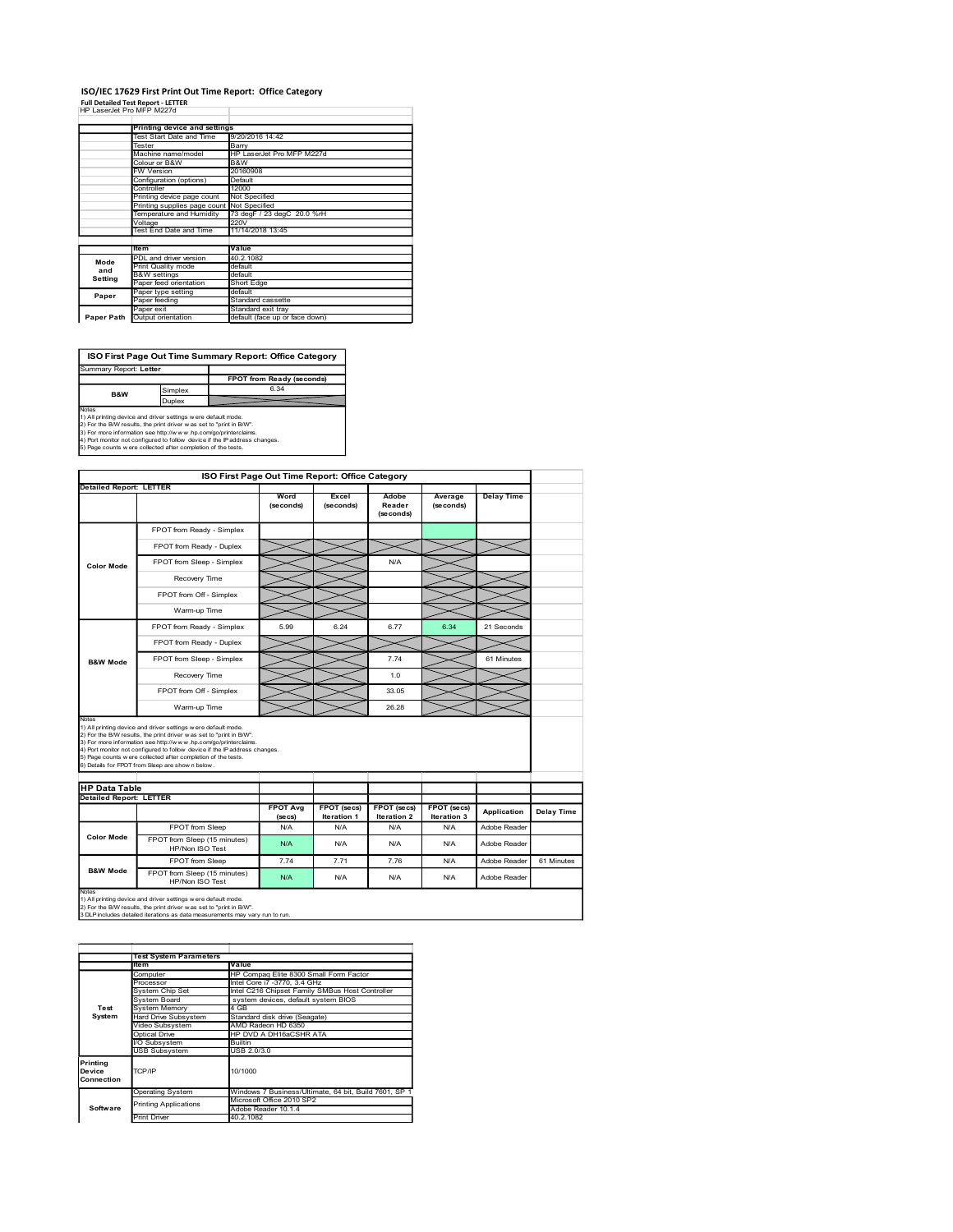#### ISO/IEC 17629 First Print Out Time Report: Office Category Full Detailed Test Report - A4<br>FIP LaserJet Pro MFP M227d

|                                                                                                                                                                                                                                                                                                                                                                                               |                                               |                                                          |  | ISO/IEC 17629 First Print Out Time Report: Office Category |           |                     |           |                   |  |
|-----------------------------------------------------------------------------------------------------------------------------------------------------------------------------------------------------------------------------------------------------------------------------------------------------------------------------------------------------------------------------------------------|-----------------------------------------------|----------------------------------------------------------|--|------------------------------------------------------------|-----------|---------------------|-----------|-------------------|--|
| <b>Full Detailed Test Report - A4</b>                                                                                                                                                                                                                                                                                                                                                         |                                               |                                                          |  |                                                            |           |                     |           |                   |  |
| HP LaserJet Pro MFP M227d                                                                                                                                                                                                                                                                                                                                                                     |                                               |                                                          |  |                                                            |           |                     |           |                   |  |
|                                                                                                                                                                                                                                                                                                                                                                                               |                                               | Printing device and settings<br>Test Start Date and Time |  | 9/20/2016 14:42                                            |           |                     |           |                   |  |
|                                                                                                                                                                                                                                                                                                                                                                                               | Tester                                        | Machine name/model                                       |  | Barry<br>HP LaserJet Pro MFP M227d                         |           |                     |           |                   |  |
|                                                                                                                                                                                                                                                                                                                                                                                               | Colour or B&W<br><b>FW Version</b>            |                                                          |  | B&W<br>20160908                                            |           |                     |           |                   |  |
|                                                                                                                                                                                                                                                                                                                                                                                               |                                               | Configuration (options)                                  |  | Default                                                    |           |                     |           |                   |  |
|                                                                                                                                                                                                                                                                                                                                                                                               | Controller                                    | Printing device page count                               |  | 12000<br>Not Specified                                     |           |                     |           |                   |  |
|                                                                                                                                                                                                                                                                                                                                                                                               |                                               | Printing supplies page count<br>Temperature and Humidity |  | Not Specified<br>73 degF / 23 degC 20.0 %rH                |           |                     |           |                   |  |
|                                                                                                                                                                                                                                                                                                                                                                                               | Voltage                                       | Test End Date and Time                                   |  | 220V<br>11/14/2018 13:45                                   |           |                     |           |                   |  |
|                                                                                                                                                                                                                                                                                                                                                                                               | ltem                                          |                                                          |  | Value                                                      |           |                     |           |                   |  |
| Mode                                                                                                                                                                                                                                                                                                                                                                                          |                                               | PDL and driver version                                   |  | 40.2.1082                                                  |           |                     |           |                   |  |
|                                                                                                                                                                                                                                                                                                                                                                                               |                                               |                                                          |  | default                                                    |           |                     |           |                   |  |
| and                                                                                                                                                                                                                                                                                                                                                                                           | Print Quality mode<br><b>B&amp;W</b> settings |                                                          |  | default                                                    |           |                     |           |                   |  |
| <b>Setting</b>                                                                                                                                                                                                                                                                                                                                                                                |                                               | Paper feed orientation<br>Paper type setting             |  | Short Edge<br>default                                      |           |                     |           |                   |  |
| Paper                                                                                                                                                                                                                                                                                                                                                                                         | Paper feeding<br>Paper exit                   |                                                          |  | Standard cassette<br>Standard exit tray                    |           |                     |           |                   |  |
| Paper Path                                                                                                                                                                                                                                                                                                                                                                                    |                                               | Output orientation                                       |  | default (face up or face down)                             |           |                     |           |                   |  |
|                                                                                                                                                                                                                                                                                                                                                                                               |                                               |                                                          |  |                                                            |           |                     |           |                   |  |
|                                                                                                                                                                                                                                                                                                                                                                                               |                                               |                                                          |  | ISO First Page Out Time Summary Report: Office Category    |           |                     |           |                   |  |
| <b>Summary Report: A4</b>                                                                                                                                                                                                                                                                                                                                                                     |                                               |                                                          |  |                                                            |           |                     |           |                   |  |
|                                                                                                                                                                                                                                                                                                                                                                                               |                                               | Simplex                                                  |  | FPOT from Ready (seconds)<br>6.58                          |           |                     |           |                   |  |
| B&W                                                                                                                                                                                                                                                                                                                                                                                           |                                               | Duplex                                                   |  |                                                            |           |                     |           |                   |  |
|                                                                                                                                                                                                                                                                                                                                                                                               |                                               |                                                          |  |                                                            |           |                     |           |                   |  |
|                                                                                                                                                                                                                                                                                                                                                                                               |                                               |                                                          |  |                                                            |           |                     |           |                   |  |
|                                                                                                                                                                                                                                                                                                                                                                                               |                                               |                                                          |  |                                                            |           |                     |           |                   |  |
|                                                                                                                                                                                                                                                                                                                                                                                               |                                               |                                                          |  |                                                            |           |                     |           |                   |  |
|                                                                                                                                                                                                                                                                                                                                                                                               |                                               |                                                          |  | ISO First Page Out Time Report: Office Category            |           |                     |           |                   |  |
|                                                                                                                                                                                                                                                                                                                                                                                               |                                               |                                                          |  | Word                                                       | Excel     | Adobe               | Average   | <b>Delay Time</b> |  |
|                                                                                                                                                                                                                                                                                                                                                                                               |                                               |                                                          |  | (seconds)                                                  | (seconds) | Reader<br>(seconds) | (seconds) |                   |  |
| Notes<br>1) All printing device and driver settings were default mode.<br>2) For the B/W results, the print driver was set to "print in B/W".<br>-)<br>The more information see http://www.hp.com/go/printerclaims.<br>4) Port monitor not configured to follow device if the Paddress changes.<br>5) Page counts were collected after completion of the tests.<br><b>Detailed Report: A4</b> |                                               | FPOT from Ready - Simplex                                |  |                                                            |           |                     |           |                   |  |

|                                             | Machine name/model                                                                                                                                  |                          | HP LaserJet Pro MFP M227d                                                              |                           |                           |                           |                   |                   |
|---------------------------------------------|-----------------------------------------------------------------------------------------------------------------------------------------------------|--------------------------|----------------------------------------------------------------------------------------|---------------------------|---------------------------|---------------------------|-------------------|-------------------|
|                                             | Colour or B&W<br><b>FW Version</b>                                                                                                                  | B&W<br>20160908          |                                                                                        |                           |                           |                           |                   |                   |
|                                             | Configuration (options)                                                                                                                             | Default                  |                                                                                        |                           |                           |                           |                   |                   |
|                                             | Controller<br>Printing device page count                                                                                                            | 12000<br>Not Specified   |                                                                                        |                           |                           |                           |                   |                   |
|                                             | Printing supplies page count                                                                                                                        | Not Specified            |                                                                                        |                           |                           |                           |                   |                   |
|                                             | Temperature and Humidity<br>Voltage                                                                                                                 | 220V                     | 73 degF / 23 degC 20.0 %rH                                                             |                           |                           |                           |                   |                   |
|                                             | Test End Date and Time                                                                                                                              | 11/14/2018 13:45         |                                                                                        |                           |                           |                           |                   |                   |
|                                             | ltem<br>PDL and driver version                                                                                                                      | Value<br>40.2.1082       |                                                                                        |                           |                           |                           |                   |                   |
| Mode<br>and                                 | Print Quality mode                                                                                                                                  | default                  |                                                                                        |                           |                           |                           |                   |                   |
| Setting                                     | <b>B&amp;W</b> settings<br>aper feed orientation                                                                                                    | default<br>Short Edge    |                                                                                        |                           |                           |                           |                   |                   |
| Paper                                       | Paper type setting<br>Paper feeding                                                                                                                 | default                  | Standard cassette                                                                      |                           |                           |                           |                   |                   |
|                                             | Paper exit                                                                                                                                          |                          | Standard exit tray                                                                     |                           |                           |                           |                   |                   |
|                                             | Paper Path Output orientation                                                                                                                       |                          | default (face up or face down)                                                         |                           |                           |                           |                   |                   |
|                                             |                                                                                                                                                     |                          |                                                                                        |                           |                           |                           |                   |                   |
|                                             | ISO First Page Out Time Summary Report: Office Category                                                                                             |                          |                                                                                        |                           |                           |                           |                   |                   |
| Summary Report: A4                          |                                                                                                                                                     |                          |                                                                                        |                           |                           |                           |                   |                   |
|                                             |                                                                                                                                                     |                          | FPOT from Ready (seconds)<br>6.58                                                      |                           |                           |                           |                   |                   |
| B&W                                         | Simplex<br>Duplex                                                                                                                                   |                          |                                                                                        |                           |                           |                           |                   |                   |
| Notes                                       | 1) All printing device and driver settings were default mode.                                                                                       |                          |                                                                                        |                           |                           |                           |                   |                   |
|                                             | 2) For the B/W results, the print driver was set to "print in B/W".<br>3) For more information see http://www.hp.com/go/printerclaims.              |                          |                                                                                        |                           |                           |                           |                   |                   |
|                                             | 4) Port monitor not configured to follow device if the IP address changes.<br>5) Page counts w ere collected after completion of the tests.         |                          |                                                                                        |                           |                           |                           |                   |                   |
|                                             |                                                                                                                                                     |                          |                                                                                        |                           |                           |                           |                   |                   |
|                                             |                                                                                                                                                     |                          | ISO First Page Out Time Report: Office Category                                        |                           |                           |                           |                   |                   |
| Detailed Report: A4                         |                                                                                                                                                     |                          |                                                                                        |                           |                           |                           |                   |                   |
|                                             |                                                                                                                                                     |                          | Word<br>(seconds)                                                                      | Excel<br>(seconds)        | Adobe<br>Reader           | Average<br>(seconds)      | <b>Delay Time</b> |                   |
|                                             |                                                                                                                                                     |                          |                                                                                        |                           | (seconds)                 |                           |                   |                   |
|                                             | FPOT from Ready - Simplex                                                                                                                           |                          |                                                                                        |                           |                           |                           |                   |                   |
| <b>Color Mode</b>                           |                                                                                                                                                     | FPOT from Ready - Duplex |                                                                                        |                           |                           |                           |                   |                   |
|                                             | FPOT from Sleep - Simplex                                                                                                                           |                          |                                                                                        |                           | N/A                       |                           |                   |                   |
|                                             | Recovery Time                                                                                                                                       |                          |                                                                                        |                           |                           |                           |                   |                   |
|                                             | FPOT from Off - Simplex                                                                                                                             |                          |                                                                                        |                           |                           |                           |                   |                   |
|                                             | Warm-up Time                                                                                                                                        |                          |                                                                                        |                           |                           |                           |                   |                   |
|                                             |                                                                                                                                                     |                          |                                                                                        |                           |                           |                           |                   |                   |
| <b>B&amp;W Mode</b>                         | FPOT from Ready - Simplex                                                                                                                           |                          | 6.09                                                                                   | 6.81                      | 6.82                      | 6.58                      | 21 Seconds        |                   |
|                                             | FPOT from Ready - Duplex                                                                                                                            |                          |                                                                                        |                           |                           |                           |                   |                   |
|                                             | FPOT from Sleep - Simplex                                                                                                                           |                          |                                                                                        |                           | 7.86                      |                           | 61 Minutes        |                   |
|                                             | Recovery Time                                                                                                                                       |                          |                                                                                        |                           | 1.0                       |                           |                   |                   |
|                                             | FPOT from Off - Simplex                                                                                                                             |                          |                                                                                        |                           | 33.64                     |                           |                   |                   |
|                                             | Warm-up Time                                                                                                                                        |                          |                                                                                        |                           | 26.82                     |                           |                   |                   |
| Notes                                       |                                                                                                                                                     |                          |                                                                                        |                           |                           |                           |                   |                   |
|                                             | 1) All printing device and driver settings were default mode.<br>2) For the B/W results, the print driver was set to "print in B/W".                |                          |                                                                                        |                           |                           |                           |                   |                   |
|                                             | – ,<br>3) For more information see http://www.hp.com/go/printerclaims.<br>4) Port monitor not configured to follow device if the Paddress changes.  |                          |                                                                                        |                           |                           |                           |                   |                   |
|                                             | 5) Page counts w ere collected after completion of the tests.<br>6) Details for FPOT from Sleep are show n below                                    |                          |                                                                                        |                           |                           |                           |                   |                   |
|                                             |                                                                                                                                                     |                          |                                                                                        |                           |                           |                           |                   |                   |
| <b>HP Data Table</b><br>Detailed Report: A4 |                                                                                                                                                     |                          |                                                                                        |                           |                           |                           |                   |                   |
|                                             |                                                                                                                                                     |                          | <b>FPOT Avg</b>                                                                        | FPOT (secs)               | FPOT (secs)               | FPOT (secs)               | Application       | <b>Delay Time</b> |
|                                             | FPOT from Sleep                                                                                                                                     |                          | (secs)<br>N/A                                                                          | <b>Iteration 1</b><br>N/A | <b>Iteration 2</b><br>N/A | <b>Iteration 3</b><br>N/A | Adobe Reader      |                   |
| <b>Color Mode</b>                           | FPOT from Sleep (15 minutes)                                                                                                                        |                          | N/A                                                                                    | N/A                       | N/A                       | N/A                       | Adobe Reader      |                   |
|                                             | HP/Non ISO Test                                                                                                                                     |                          |                                                                                        |                           |                           |                           |                   |                   |
| <b>B&amp;W Mode</b>                         | FPOT from Sleep                                                                                                                                     |                          | 7.86                                                                                   | 7.81                      | 7.90                      | N/A                       | Adobe Reader      | 61 Minutes        |
|                                             | FPOT from Sleep (15 minutes)<br>HP/Non ISO Test                                                                                                     |                          | N/A                                                                                    | N/A                       | N/A                       | N/A                       | Adobe Reader      |                   |
| Notes                                       | 1) All printing device and driver settings were default mode.                                                                                       |                          |                                                                                        |                           |                           |                           |                   |                   |
|                                             | 2) For the B/W results, the print driver was set to "print in B/W".<br>3 DLP includes detailed iterations as data measurements may vary run to run. |                          |                                                                                        |                           |                           |                           |                   |                   |
|                                             |                                                                                                                                                     |                          |                                                                                        |                           |                           |                           |                   |                   |
|                                             |                                                                                                                                                     |                          |                                                                                        |                           |                           |                           |                   |                   |
|                                             | <b>Test System Parameters</b>                                                                                                                       |                          |                                                                                        |                           |                           |                           |                   |                   |
|                                             | ltem                                                                                                                                                | Value                    | HP Compaq Elite 8300 Small Form Factor                                                 |                           |                           |                           |                   |                   |
|                                             | Computer<br>Processor                                                                                                                               |                          | Intel Core i7 -3770, 3.4 GHz                                                           |                           |                           |                           |                   |                   |
|                                             | System Chip Set<br>System Board                                                                                                                     |                          | Intel C216 Chipset Family SMBus Host Controller<br>system devices, default system BIOS |                           |                           |                           |                   |                   |
| Test<br>System                              | System Memory<br>Hard Drive Subsystem                                                                                                               | 4 GB                     | Standard disk drive (Seagate)                                                          |                           |                           |                           |                   |                   |
|                                             | Video Subsystem                                                                                                                                     |                          | AMD Radeon HD 6350                                                                     |                           |                           |                           |                   |                   |
|                                             | <b>Optical Drive</b><br>I/O Subsystem                                                                                                               | <b>Builtin</b>           | HP DVD A DH16aCSHR ATA                                                                 |                           |                           |                           |                   |                   |
|                                             | USB Subsystem                                                                                                                                       | USB 2.0/3.0              |                                                                                        |                           |                           |                           |                   |                   |
| Printing<br>Device                          | TCP/IP                                                                                                                                              | 10/1000                  |                                                                                        |                           |                           |                           |                   |                   |
|                                             |                                                                                                                                                     |                          |                                                                                        |                           |                           |                           |                   |                   |
| Connection                                  | Operating System                                                                                                                                    |                          | Windows 7 Business/Ultimate, 64 bit, Build 7601, SP 1                                  |                           |                           |                           |                   |                   |
|                                             |                                                                                                                                                     |                          |                                                                                        |                           |                           |                           |                   |                   |
| Software                                    | <b>Printing Applications</b>                                                                                                                        |                          |                                                                                        |                           |                           |                           |                   |                   |
|                                             | <b>Print Driver</b>                                                                                                                                 |                          |                                                                                        |                           |                           |                           |                   |                   |
|                                             |                                                                                                                                                     |                          |                                                                                        |                           |                           |                           |                   |                   |
|                                             |                                                                                                                                                     |                          |                                                                                        |                           |                           |                           |                   |                   |
|                                             |                                                                                                                                                     |                          |                                                                                        |                           |                           |                           |                   |                   |
|                                             |                                                                                                                                                     |                          |                                                                                        |                           |                           |                           |                   |                   |
|                                             |                                                                                                                                                     |                          |                                                                                        |                           |                           |                           |                   |                   |
|                                             |                                                                                                                                                     |                          |                                                                                        | Adobe Reader 10.1.4       | Microsoft Office 2010 SP2 | 40.2.1082                 |                   |                   |

|                                  | <b>Test System Parameters</b> |                                                       |  |  |  |
|----------------------------------|-------------------------------|-------------------------------------------------------|--|--|--|
|                                  | <b>Item</b>                   | Value                                                 |  |  |  |
|                                  | Computer                      | HP Compag Elite 8300 Small Form Factor                |  |  |  |
|                                  | Processor                     | Intel Core i7 -3770, 3.4 GHz                          |  |  |  |
|                                  | System Chip Set               | Intel C216 Chipset Family SMBus Host Controller       |  |  |  |
|                                  | System Board                  | system devices, default system BIOS                   |  |  |  |
| Test                             | System Memory                 | 4 GB                                                  |  |  |  |
| System                           | Hard Drive Subsystem          | Standard disk drive (Seagate)                         |  |  |  |
|                                  | Video Subsvstem               | AMD Radeon HD 6350                                    |  |  |  |
|                                  | Optical Drive                 | HP DVD A DH16aCSHR ATA                                |  |  |  |
|                                  | I/O Subsystem                 | <b>Builtin</b>                                        |  |  |  |
|                                  | <b>USB Subsystem</b>          | USB 2.0/3.0                                           |  |  |  |
| Printina<br>Device<br>Connection | TCP/IP                        | 10/1000                                               |  |  |  |
|                                  | <b>Operating System</b>       | Windows 7 Business/Ultimate, 64 bit, Build 7601, SP 1 |  |  |  |
|                                  | <b>Printing Applications</b>  | Microsoft Office 2010 SP2                             |  |  |  |
| Software                         |                               | Adobe Reader 10.1.4                                   |  |  |  |
|                                  | <b>Print Driver</b>           | 40 2 1082                                             |  |  |  |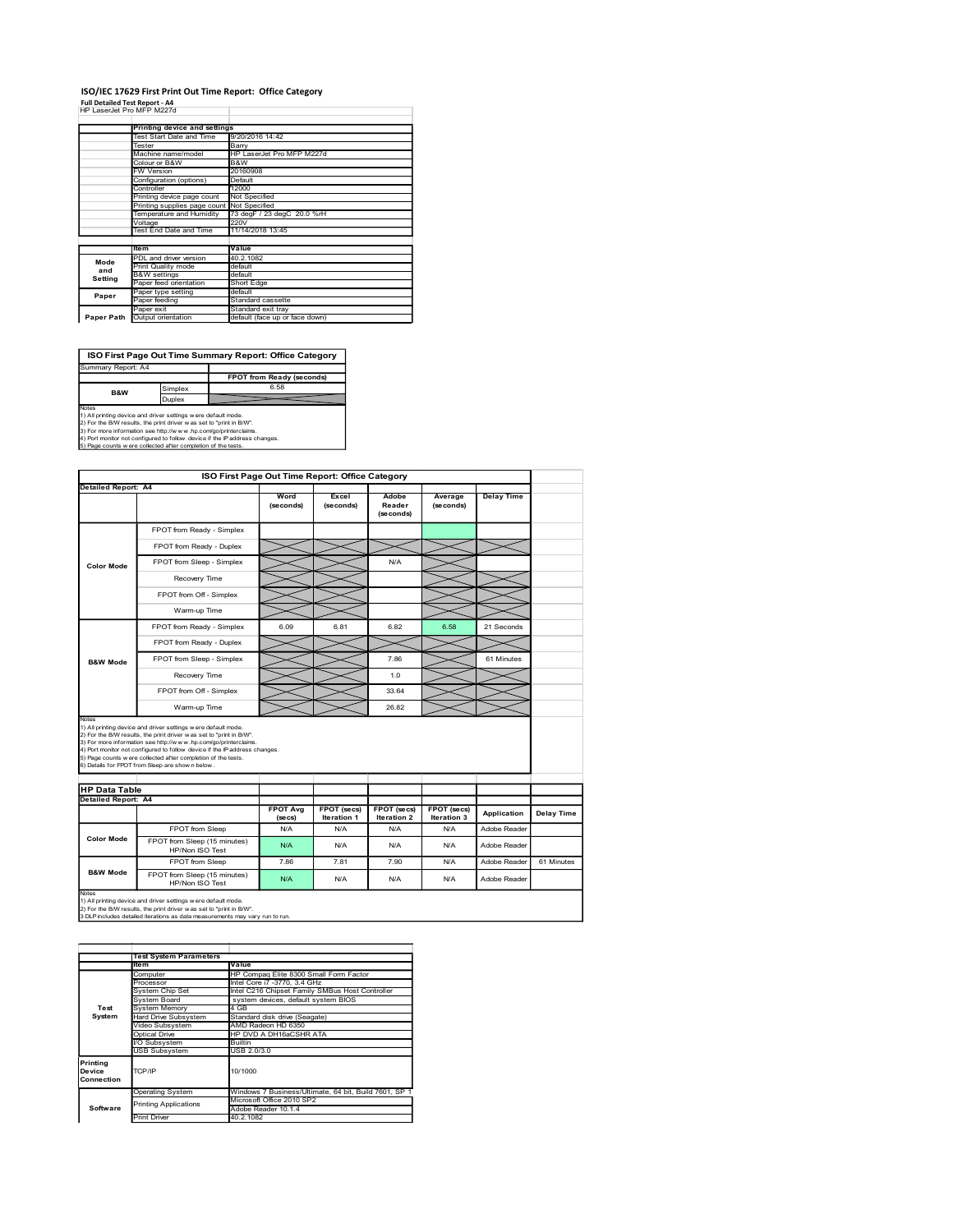### **ISO/IEC 29183 Copy Productivity Report**

**Full Detailed Test Report ‐ LETTER**

|           | rull Detailed Test Report - LETTER       |                                                         |
|-----------|------------------------------------------|---------------------------------------------------------|
|           | HP LaserJet Pro MFP M227d                |                                                         |
|           |                                          |                                                         |
|           | <b>Machine Setup Information</b>         |                                                         |
|           | Test Start Date and Time 9/21/2016 14:49 |                                                         |
|           | Tester Barry                             |                                                         |
|           |                                          | Machine name/model HP LaserJet Pro MFP M227d            |
|           | Colour or B&W B&W                        |                                                         |
|           | <b>FW Version 20160908</b>               |                                                         |
|           | Configuration (options) Not Specified    |                                                         |
|           |                                          | Temperature and Humidity 75 degF / 24 degC 25.0 %rH     |
|           | Test End Date and Time: 10/14/2019 16:33 |                                                         |
|           |                                          |                                                         |
|           | Pre-set Item                             | <b>Pre-set Value</b>                                    |
|           | <b>Output Resolution Default</b>         |                                                         |
|           | Output Quality Default                   |                                                         |
| Mode      |                                          | Copying Mode Colour for Colour and B&W for B&W          |
|           | Auto Density Adjustment Default          |                                                         |
|           |                                          | Collating function Set in Control Panel                 |
| Paper     | Paper Sending Direction Default          |                                                         |
|           | Paper Type Setting Default               |                                                         |
| Paper     | Paper Feeding Tray 2                     |                                                         |
| Path      | Paper Exit Default                       |                                                         |
|           |                                          | Face Up Exit Default (face down)                        |
|           | <b>Fixing Capability Default</b>         |                                                         |
| Temporary | Image Quality Stability Default          |                                                         |
| Stop      | Capacity of Paper Default                |                                                         |
|           | Others None                              |                                                         |
|           |                                          |                                                         |
|           | Paper Manufacturer HP / Xerox            |                                                         |
|           |                                          | Paper Weight 20lb / 75 g/m2                             |
| Paper     | Paper Size Letter / A4                   |                                                         |
|           |                                          | Paper type/name HP Multipurpose Ultra White / HP Office |

| Summary Report: Letter |              |             |
|------------------------|--------------|-------------|
|                        |              |             |
|                        | <b>SFCOT</b> | sESAT (ipm) |
| <b>B&amp;W</b>         | 8.64         | 3012        |

**Notes** 

First Copy Out and Copy Speed measured using ISO/IEC 29183, excludes first set of test documents. For more information see http://w w w .hp.com/go/printerclaims. Exact speed varies depending on the system configuration and document.

Only Target A w as used, all test documents have the same Saturated throughput. Reference ISO/IEC29183:2010 Clause 5, Sections 5.3.1 and 5.3.2

| Detailed Report: LETTER |               |              |       |                |                |             |  |
|-------------------------|---------------|--------------|-------|----------------|----------------|-------------|--|
|                         |               |              |       | sEFTP (ipm)    |                |             |  |
|                         | <b>Target</b> | sFCOT (secs) | 1copy | 1copy+30sec    | 1copy+4minutes | sESAT (ipm) |  |
|                         | A             | 8.64         | 6.94  | 25.57          | 29.16          | 30.12       |  |
|                         |               |              |       | 19 sets        | 99 sets        |             |  |
|                         | B             |              |       | 25.57          |                | $30 - 12$   |  |
|                         |               |              |       | <b>19 sets</b> |                |             |  |
| B&W                     | C             |              |       | 25.56          |                | $30 - 13$   |  |
|                         |               |              |       | 19 sets        |                |             |  |
|                         | D             |              |       | 25.56          |                | $30 - 12$   |  |
|                         |               |              |       | 19 sets        |                |             |  |
|                         | Average       | 8.64         | 6.94  | 25.57          | 29.16          | 30.12       |  |

Notes

First Copy Out and Copy Speed measured using ISO/IEC 29183, excludes first set of test documents. For more information see http://w w w .hp.com/go/printerclaims. Exact speed varies depending on the system configuration and document. Only Target A w as used, all test documents have the same Saturated throughput. Copy limitation is 99. The 4 minunte test w as ran w ith 99 copies. Reference ISO/IEC29183:2010 Clause 5, Sections 5.3.1 and 5.3.2